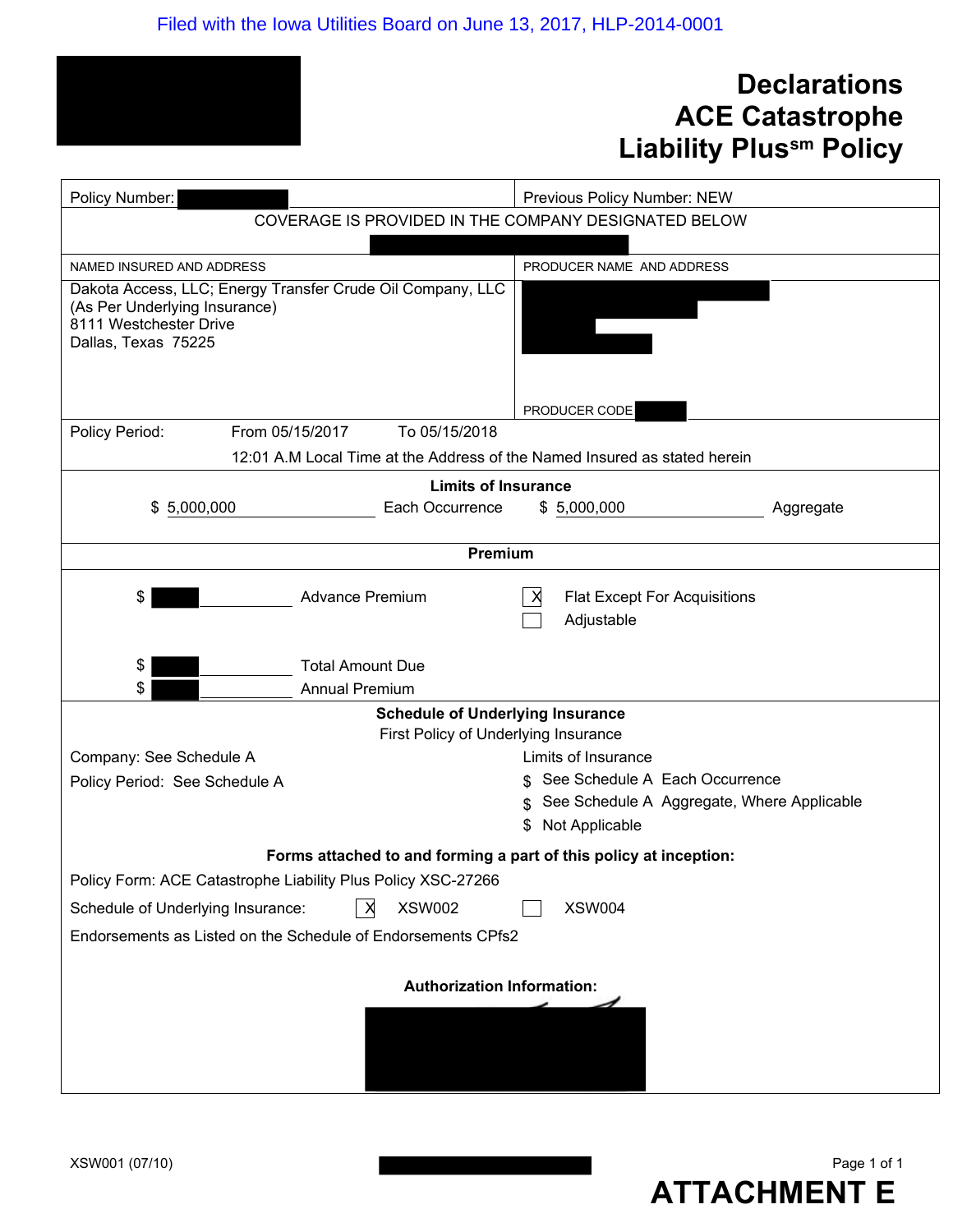#### **SCHEDULE A – SCHEDULE OF UNDERLYING INSURANCE**

(Excess Liability)

| Named Insured                         |                      | Dakota Access, LLC; Energy Transfer Crude Oil Company, LLC |            | <b>Endorsement Number</b>                          |
|---------------------------------------|----------------------|------------------------------------------------------------|------------|----------------------------------------------------|
| <b>Policy Symbol</b><br><b>MEW</b>    | <b>Policy Number</b> | <b>Policy Period</b><br>05/15/2017 To                      | 05/15/2018 | <b>Effective Date of Endorsement</b><br>05/15/2017 |
| Issued By (Name of Insurance Company) |                      |                                                            |            |                                                    |

#### **THIS ENDORSEMENT CHANGES THE POLICY. PLEASE READ IT CAREFULLY.**

#### **THIS ENDORSEMENT MODIFIES INSURANCE PROVIDED UNDER THE FOLLOWING:**

#### **ACE CATASTROPHE LIABILITY PLUS POLICY**

A. First Policy of Underlying Insurance:

As Provided By:

- \$ 10,000,000 Each Occurrence
- \$ 10,000,000 Aggregate (Where Applicable)

| Policy Period: | $05/15/2017 - 05/15/2018$ |
|----------------|---------------------------|

#### **Which Is Excess Of The Primary Underlying Insurance Or Self-Insured Retention**

- B. Next Layer Excess of First Policy of Underlying Insurance:
	- \$ 10,000,000 Each Occurrence
	- \$ 10,000,000 Aggregate (Where Applicable)

As Provided By:

Policy Period: 05/15/2017 – 05/15/2018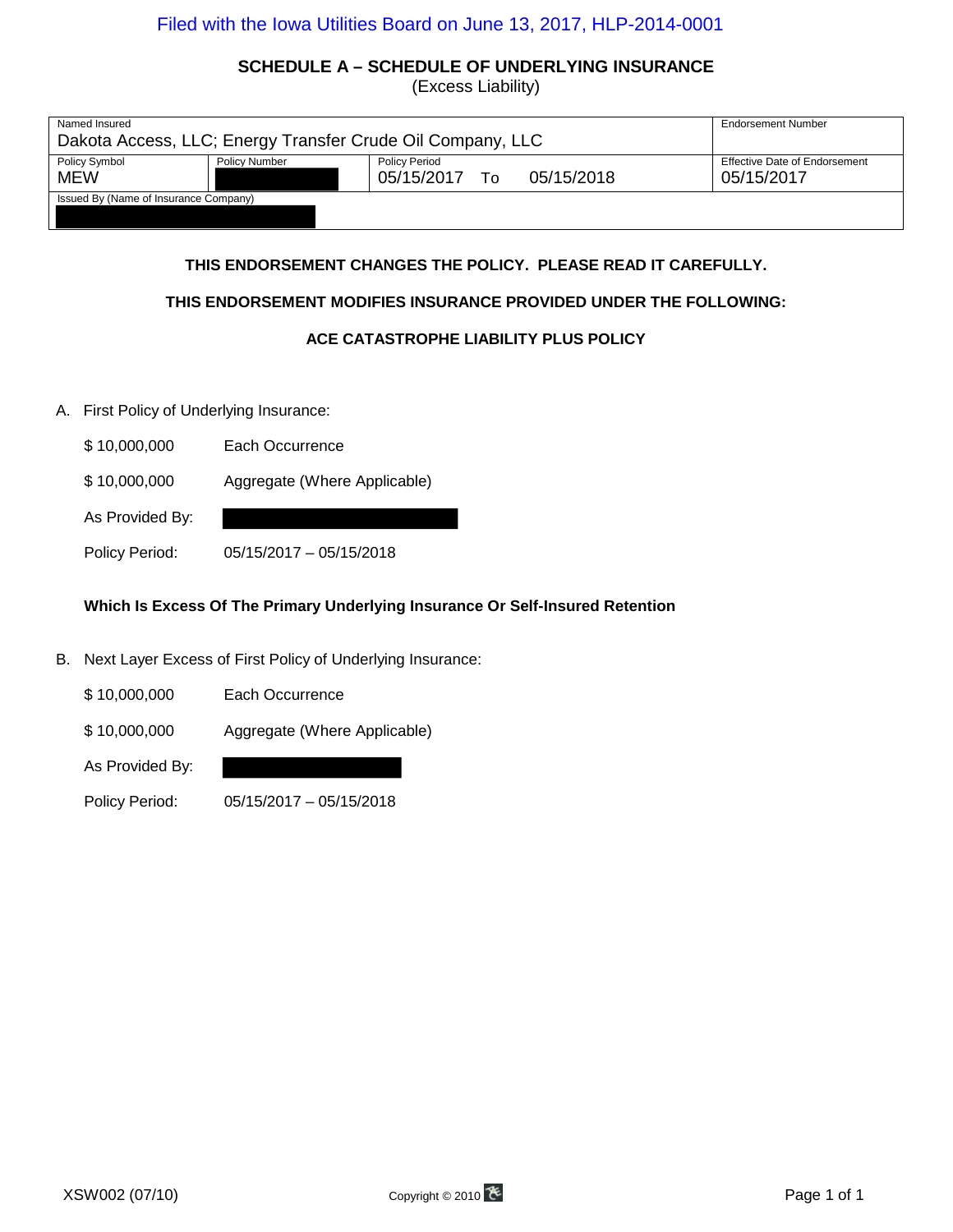## **Forms Schedule**

| Company:<br>SYM: MEW |                                                                                                                                                                                                                                                     |                                                                                                                                                                                                                 | Policy ID:                                                                                                                                                                                                                                                                                                                                             |
|----------------------|-----------------------------------------------------------------------------------------------------------------------------------------------------------------------------------------------------------------------------------------------------|-----------------------------------------------------------------------------------------------------------------------------------------------------------------------------------------------------------------|--------------------------------------------------------------------------------------------------------------------------------------------------------------------------------------------------------------------------------------------------------------------------------------------------------------------------------------------------------|
| <b>Policy Period</b> | When Coverage Begins:                                                                                                                                                                                                                               | 05/15/2017                                                                                                                                                                                                      | 12:01 A.M. Local Time At Named Insured's Address                                                                                                                                                                                                                                                                                                       |
|                      | When Coverage Ends:                                                                                                                                                                                                                                 | 05/15/2018                                                                                                                                                                                                      | 12:01 A.M. Local Time At Named Insured's Address                                                                                                                                                                                                                                                                                                       |
|                      | Form Number                                                                                                                                                                                                                                         | Form Title                                                                                                                                                                                                      |                                                                                                                                                                                                                                                                                                                                                        |
|                      | CC-1k11h (03/14)<br>XSC-27266 (05/09)<br>XSC-30422a (01/12)<br>XSC-30426 (08/10)<br>XSC-27370 (05/09)<br>XSC-27405 (05/09)<br>XSC-32991 (02/11)<br>XSC-32992 (03/11)<br>XSC-34032 (01/12)<br>XSW026 (07/14)<br>TR-45231 (01/15)<br>XS-1V41b (11/12) | Signatures<br><b>ACE Catastrophe Liability Plus Policy</b><br><b>Nuclear Exclusion</b><br>Sub-Limited Coverage Exclusion<br>Waiver Of Subrogation Endorsement<br><b>Other Insurance Amendment</b><br>Conditions | <b>Pollution Liability Follow Form Endorsement</b><br>Insuring Agreement Coverage Section Amendment<br>Trade or Economic Sanctions Amendatory Endorsement<br>Following Scheduled Conditions of Underlying Insurance<br>Policyholder Disclosure - Notice of Terrorism Insurance Coverage<br>Texas Changes - Cancellation, Nonrenewal and State Required |
|                      | XS-1X60 (02/96)<br>XSC-27522a (01/15)<br>XSC-27733 (05/09)                                                                                                                                                                                          | Texas Changes - Claims Procedures                                                                                                                                                                               | Cap on Losses From Certified Acts of Terrorism<br><b>Texas State Amendatory Endorsement</b>                                                                                                                                                                                                                                                            |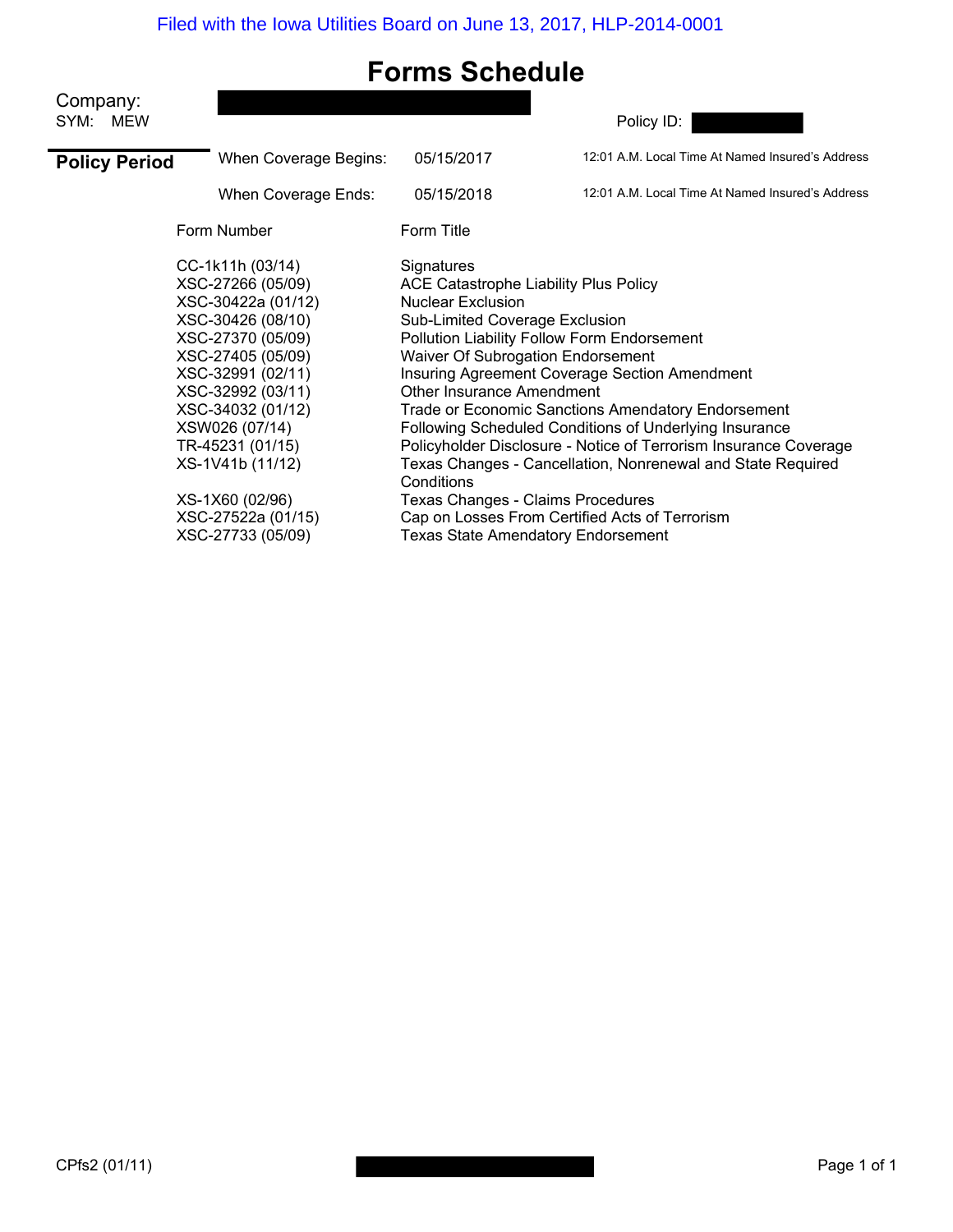## **SIGNATURES**

| Named Insured<br>Dakota Access, LLC; Energy Transfer Crude Oil Company, LLC                             |  |  | <b>Endorsement Number</b>                   |  |
|---------------------------------------------------------------------------------------------------------|--|--|---------------------------------------------|--|
| <b>Policy Period</b><br>Policy Symbol<br><b>Policy Number</b><br>05/15/2017 to 05/15/2018<br><b>MEW</b> |  |  | Effective Date of Endorsement<br>05/15/2017 |  |
| Issued By (Name of Insurance Company)                                                                   |  |  |                                             |  |

Insert the policy number. The remainder of the information is to be completed only when this endorsement is issued subsequent to the preparation of the policy.

THE ONLY SIGNATURES APPLICABLE TO THIS POLICY ARE THOSE REPRESENTING THE COMPANY NAMED ON THE FIRST PAGE OF THE DECLARATIONS.

By signing and delivering the policy to you, we state that it is a valid contract.







Representative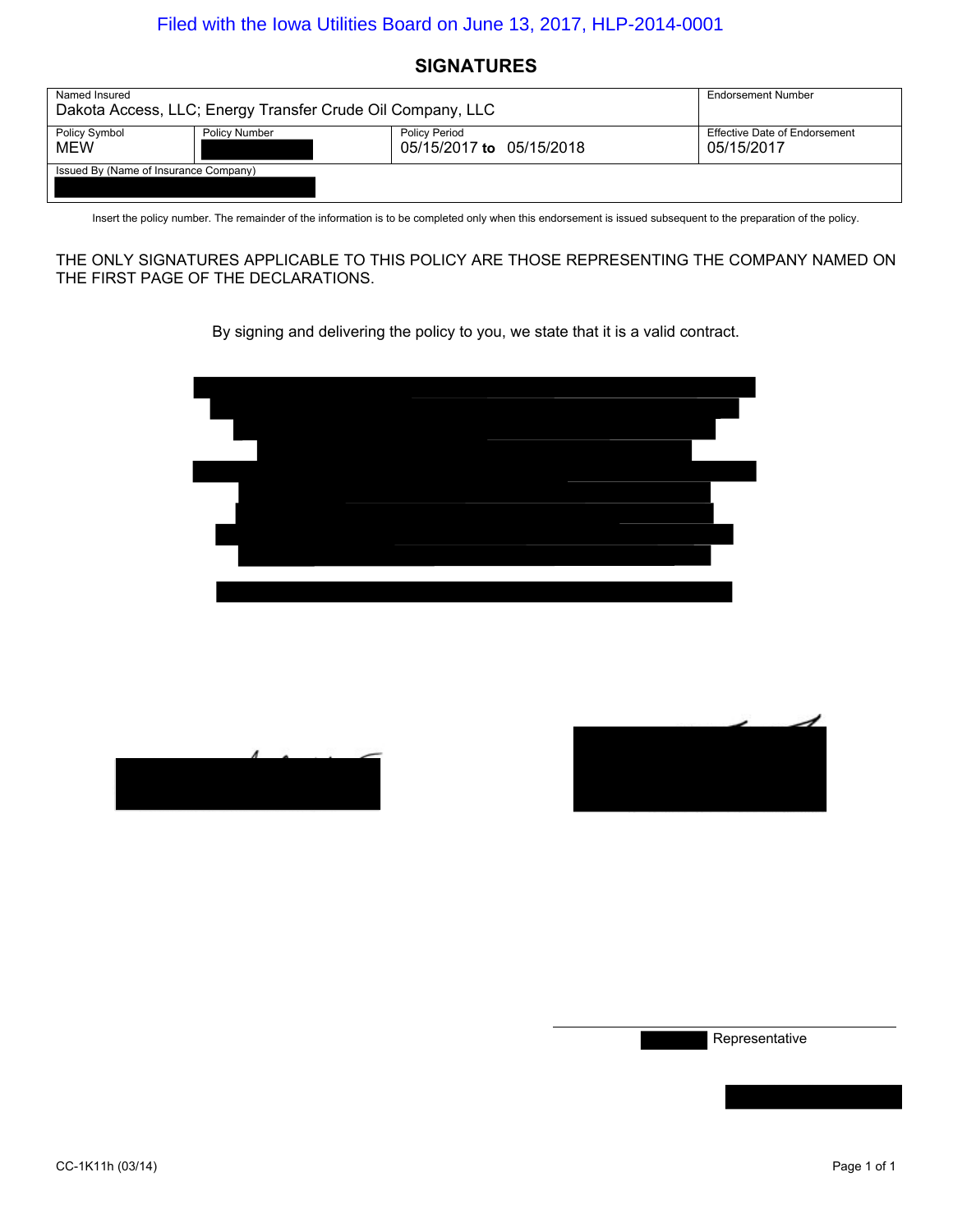## **ACE Catastrophe Liability PlusSM Policy**

Various provisions in this policy restrict coverage. Please read the entire policy carefully to determine rights, duties and what is and is not covered.

Throughout this policy the words "you" and "your" refer to the Named Insured shown in the Declarations, and any other person or organization qualifying as an insured under the first policy of "underlying insurance" shown in the schedule of "underlying insurance." The words "we", "us" and "our" refer to the company providing this insurance.

Other words and phrases that appear in quotation marks have special meaning. Refer to Section III - Definitions.

We, the Company named in the Declarations, relying upon the statements shown on the Declarations page and in the schedule of "underlying insurance" attached to this policy, and in return for the payment of the premium and subject to the terms, conditions, exclusions, and limits of insurance of this policy, agree with you as follows:

#### **SECTION I. INSURING AGREEMENTS**

#### A. COVERAGE

We will pay, on your behalf, "loss" arising out of an "occurrence" but only after all "underlying insurance" has been exhausted by the payment of the limits of such insurance for covered injury or damage that takes place during our policy period. If "underlying insurance" does not pay a loss" for reasons other than the exhaustion of an aggregate limit of insurance, then we will not pay such "loss".

The definitions, terms, conditions, limitations and exclusions of the first policy of "underlying insurance" in effect at the inception date of this policy (as identified in the Declarations), apply to this coverage unless they are inconsistent with provisions of this policy or relate to premium, subrogation, any obligation to defend, the payment of expenses, amounts of limits of insurance, cancellation or any renewal agreement.

#### B. LIMITS OF INSURANCE

This policy applies only in excess of the "underlying insurance" as shown in the schedule of "underlying insurance." The "occurrence" limit shown on the Declarations is the most we will pay for all damages arising out of any one "occurrence" to which this insurance applies.

The aggregate limit shown on the Declarations applies separately and in the same manner as the aggregate limits provided by the "underlying insurance." If the "underlying insurance" limit has been reduced or exhausted solely by reason of "losses" paid thereunder arising out of injury or damage which takes place during our policy period, then this policy shall:

- 1. in the event of reduction, pay the excess of the reduced underlying limit;
- 2. in the event of exhaustion continue in force as "underlying insurance."

#### C. DEFENSE PROVISIONS AND SUPPLEMENTAL PAYMENTS

#### 1. DEFENSE PROVISIONS

When insurance is available to you in any "underlying insurance", we will not be called upon to assume charge of the investigation, settlement or defense of any suit brought against you, but we will have the right and be given the opportunity to be associated in the defense and trial of any suits relative to any "occurrence" which, in our opinion, may create liability on our part under the terms of this policy.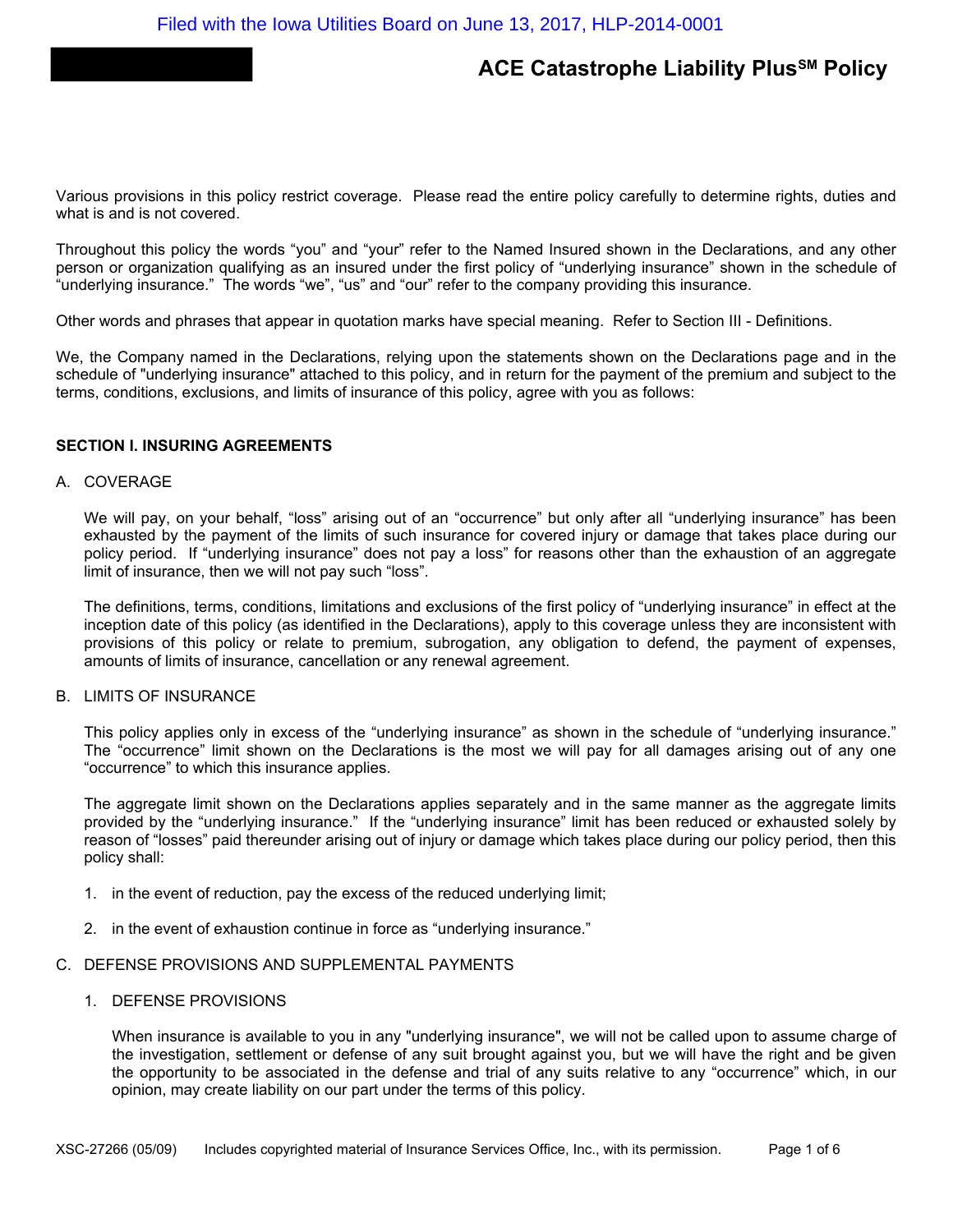#### Filed with the Iowa Utilities Board on June 13, 2017, HLP-2014-0001

We will assume charge of the settlement or defense of any suit brought against you to which this policy applies and to which no "underlying insurance" applies because of the exhaustion of limits of insurance.

If we assume any right, opportunity or obligation, we will not be obligated to defend any suit after the applicable limits of this policy have been exhausted.

#### 2. SUPPLEMENTAL PAYMENTS

The only Supplemental Payments and expenses that we will pay under this policy are as follows:

- a. All expenses incurred by us;
- b. All interest on that part of any judgment which accrues after entry of the judgment and before we have paid, offered to pay, or deposited in court that part of the judgment which does not exceed the limit of liability, and to which this policy applies;
- c. If "underlying insurance" pays pre-judgment interest, then we will pay related pre-judgment interest awarded against you on that part of the judgment we pay. If we make an offer to pay the applicable limit of insurance, we will not pay any pre-judgment interest after the time of our offer.
- 3. Subject to all of the foregoing:
	- a. If Defense and/or Supplemental payment expenses are included within the limit of insurance of any "underlying insurance", then any such expense payment we make will reduce the limit of insurance of this policy.
	- b. If none of the policies of "underlying insurance" include Defense and/or Supplemental payment expenses within the limit of insurance, then any such expense payment we make will not reduce the limit of insurance of this policy.

#### **SECTION II (EXCLUSIONS) WHAT IS NOT COVERED BY THIS POLICY**

This insurance does not apply:

- A. To any injury, damage, expense, cost, "loss", liability, or legal obligation arising out of or in any way related to asbestos or asbestos-containing materials.
- B. 1. To any injury, damage, expense, cost, "loss", liability or legal obligation arising out of or in any way related to pollution, however caused. However, if coverage is available to you in the "underlying insurance" for bodily injury or property damage from pollution when the pollutant is heat, smoke or fumes from a hostile fire, then this paragraph B.1. shall not apply, provided that the heat, smoke or fumes from the hostile fire is:
	- a. at or from any premises, site or location which is or was at any time owned or occupied by, or rented or loaned to you: or
	- b. at or from any premises, site or location on which you or any contractors or subcontractors working directly or indirectly on your behalf are performing operations if the pollutants are brought on or to the premises, site or location in connection with such operations.

As used in this exclusion, a hostile fire means one which becomes uncontrollable or breaks out from where it was intended to be.

- 2. To any "loss", cost or expense arising out of any:
	- a. directive, request, demand or order that you or others test for, monitor, clean up, remove, contain, treat, detoxify or neutralize, or in any way respond to, or assess the effects of pollutants; or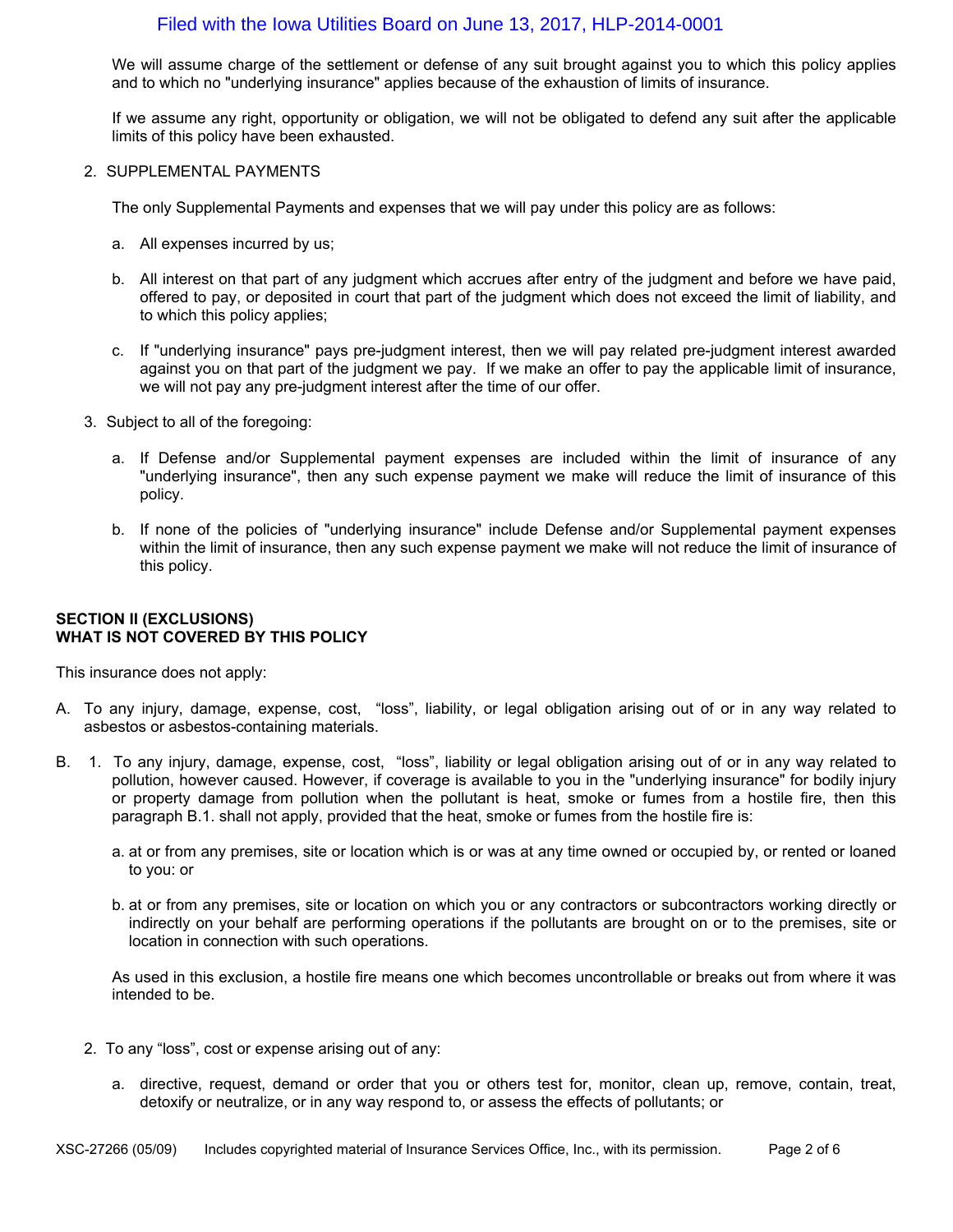#### Filed with the Iowa Utilities Board on June 13, 2017, HLP-2014-0001

b. claim or suit by or on behalf of a governmental authority for damages because of testing for, monitoring, cleaning up, removing, containing, treating, detoxifying or neutralizing, or in any way responding to or assessing the effects of pollutants.

Pollution includes the actual, alleged or potential presence in or introduction into the environment of any substance, if such substance has or is alleged to have the effect of making the environment impure, harmful, or dangerous. Environment includes any air, land, structure or the air therein, watercourse or water, including underground water.

Pollutants include any solid, liquid, gaseous, or thermal irritant or contaminant including smoke, vapor, soot, fumes, acids, alkalis, chemicals and waste. Waste includes material to be recycled, reconditioned or reclaimed.

- C. To any claim or claims arising out of the Employee Retirement Income Security Act (ERISA) of 1974, Public Law 93- 406, commonly referred to as the Pension Reform Act of 1974, including any amendments or revisions thereto.
- D. To any liability for injury or damages due to war, whether or not declared, or any act or condition incident to war. War includes civil war, insurrection, rebellion or revolution.

We will have no duty or obligation to provide or pay for the investigation or defense of any suit excluded in this section, and in connection therewith Defense Provisions and Supplemental Payments will not apply.

#### **SECTION III DEFINITIONS**

- A. "Loss" means the amount paid or payable in cash in the settlement or satisfaction of claims or suits for which the insured is liable, either by adjudication or compromise with our written consent, after making proper deduction for all recoveries and salvages. If the limits of the applicable "underlying insurance" are exhausted by the payment of defense expenses as well as damages, then "loss" also includes defense expenses under this insurance and defense expenses also erode the limits of this insurance.
- B. "Occurrence" in this policy will follow the definition of "occurrence" as defined in the first policy of "underlying insurance" in effect as of the inception date of this policy.
- C. "Other insurance" means a policy of insurance providing coverage for damages covered in whole or in part by this policy. "Other insurance" does not include "underlying insurance" or any policy of insurance specifically purchased to be excess of this policy and providing coverage that this policy also provides.
- D. "Underlying insurance" means the policy or policies of insurance as described in the Declarations and Schedule of Underlying Insurance forming a part of this policy.

#### **SECTION IV CONDITIONS**

#### A. APPEALS

If you or any of the underlying insurers elect not to appeal a judgment in excess of the limits of liability afforded by the "underlying insurance" or any "other insurance" available to you, we may elect to appeal. Our limit of liability will not be increased because of the appeal, except that we will pursue appeal at our cost and expense.

#### B. ASSIGNMENT

Interest in this policy may not be transferred to another, except by an endorsement issued by us which gives our consent. If you are bankrupt or insolvent or if you die, this policy will cover your legal representative(s), but subject to all terms and limitations and only while such representatives are acting within the scope of their duties as such.

#### C. BANKRUPTCY AND INSOLVENCY

Bankruptcy and insolvency of you, or your estate will not relieve us of our obligations under this policy.

XSC-27266 (05/09) Includes copyrighted material of Insurance Services Office, Inc., with its permission. Page 3 of 6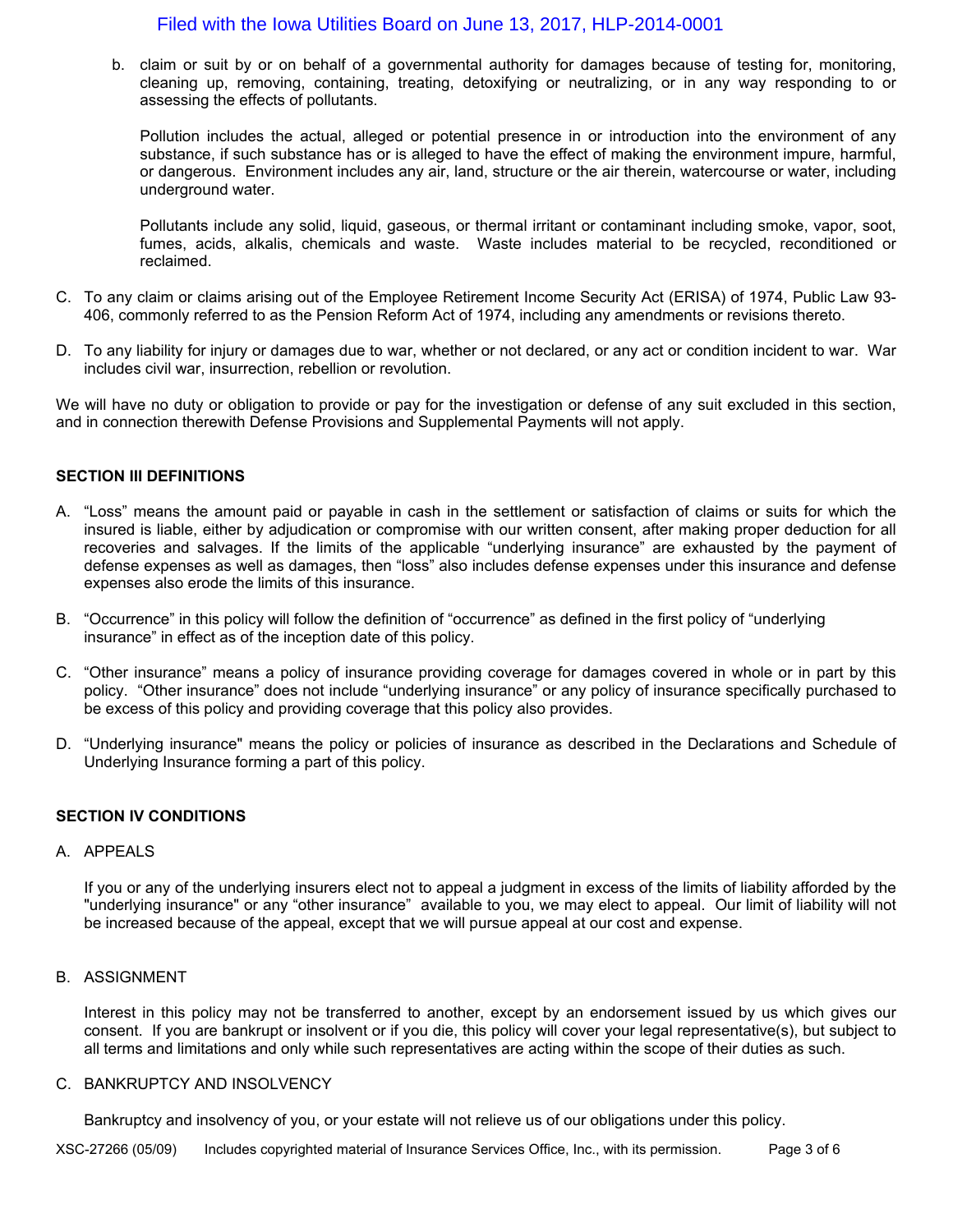#### D. CANCELLATION

This policy may be cancelled by the first Named Insured by mailing to us written notice stating when such cancellation will be effective.

The policy may be cancelled by us by mailing to the first Named Insured at your last known address, written notice stating when, not less than sixty (60) days thereafter, fifteen (15) days if cancellation is for non-payment of any unpaid portion of the premium, such cancellation will be effective. The mailing of notice will be sufficient proof of notice. The effective date and hour of cancellation stated in the notice will be the end of the policy period.

If you cancel, earned premium will be computed in accordance with the applicable short rate table or procedure. If we cancel, earned premium will be computed pro-rata. Premium adjustment may be made at the time cancellation becomes effective. Our check or the check of our representative mailed to you will be sufficient proof of any refund or premium due you.

#### E. CHANGES

This policy may be changed only by an endorsement issued by us to form a part of the policy.

#### F. DUTIES IN THE EVENT OF "OCCURRENCE," CLAIM OR SUIT

- 1. You must see to it that we are notified as soon as practicable of an "occurrence" which may result in a claim for damages under this policy. Notice should include:
	- a. How, when and where the injury or damage took place;
	- b. The names and addresses of any injured persons or witnesses.
	- c. The nature and location of any injury or damage arising out of "occurrence."
- 2. If a claim is made or suit brought against you that is reasonably likely to involve this insurance, you must see to it that we receive written notice of the claim or suit as soon as practicable.
- 3. You and any other involved insured must:
	- a. Immediately send us copies of any demands, notices, summons or legal papers received in connection with the claim or suit.
	- b. Authorize us to obtain records and other information;
	- c. Cooperate with us in the investigation, settlement or defense of the claim or suit;
	- d. Assist us, upon our request, in the enforcement of any right against any person or organization which may be liable to you because of injury or damage to which this policy may also apply.
- 4. You will not make or authorize an admission of liability or attempt to settle or otherwise dispose of any claim or suit without our written consent.

#### G. INSPECTION AND AUDIT

We will be permitted but not obligated to inspect your property and operations. Neither our right to make inspections nor the making thereof nor any report thereon will constitute an undertaking, on behalf of or for the benefit of you or others, to determine or warrant that such property or operations are safe. We may examine and audit your books and records during this policy period and extensions thereof and within three (3) years after the final termination of the policy.

#### H. LEGAL ACTION AGAINST US

No person or organization has a right under this policy to: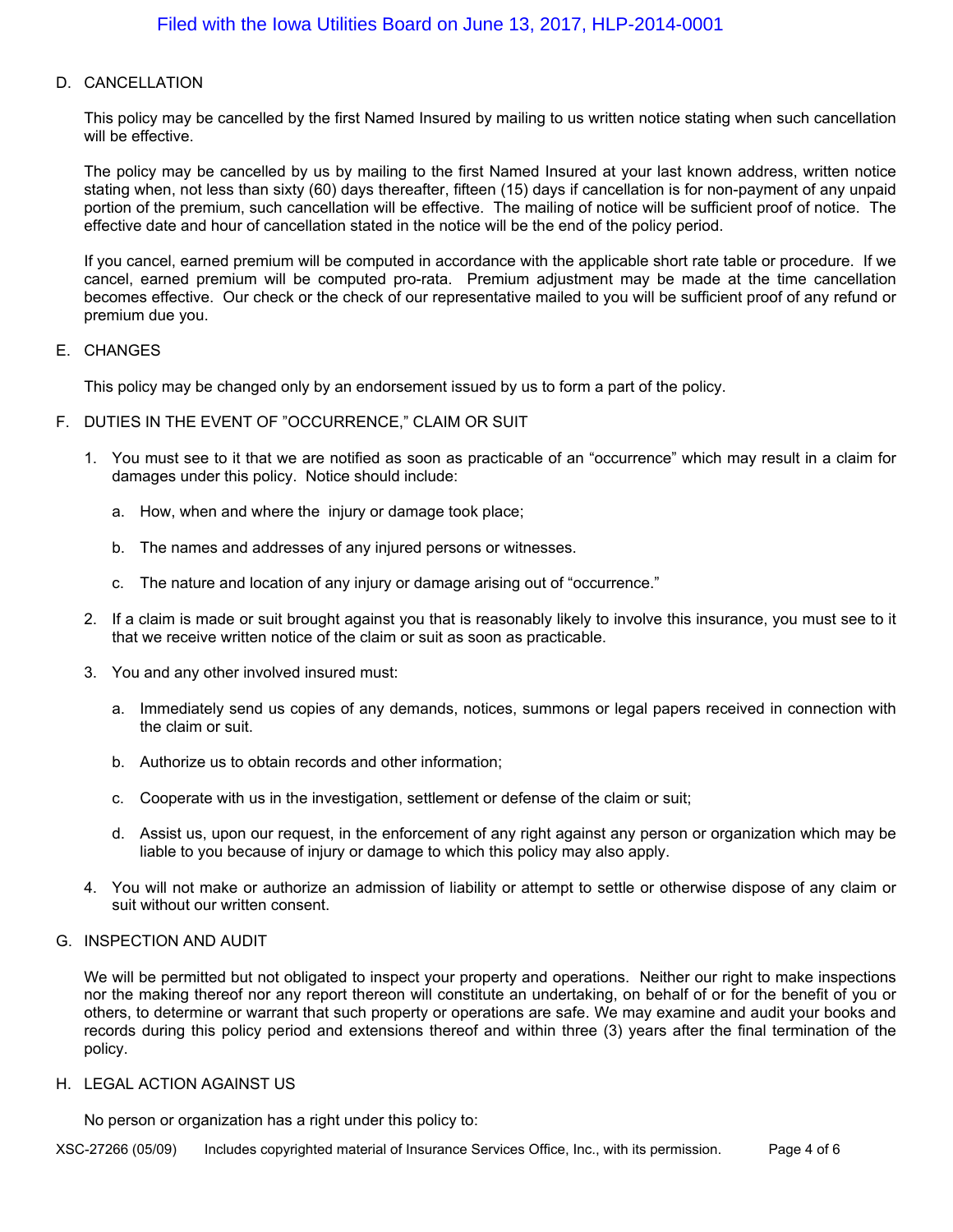- 1. Join us as a party or otherwise bring us into a suit asking for damages from you;
- 2. Sue us, unless all of the terms of this policy have been fully complied with.

A person or organization may sue us to recover on an agreed settlement or on a final judgment against you obtained after trial. We will not be liable for damages that are not payable under the terms of this policy or that are in excess of the applicable limit of this policy. An agreed settlement means a settlement and release of liability signed by us, you, and the claimant or the claimant's legal representative.

I. MAINTENANCE OF UNDERLYING INSURANCE

The policy or policies referred to in the Declarations and schedule of "underlying insurance" or renewals or replacements thereof not more restrictive in coverage will be maintained in full effect during this policy period, except for any reduction in the aggregate limits solely by payment of covered claims and/or claims expense.

If such "underlying insurance" is not maintained in full effect or if any limits of liability of "underlying insurance" are:

- 1. less than as stated in the schedule of "underlying insurance"; or
- 2. unavailable due to bankruptcy or insolvency of an underlying insurer; or
- 3. if there is any material change in the coverage of any "underlying insurance";

then the insurance afforded by this policy will apply in the same manner as if such "underlying insurance" and limits of liability had been in effect, available, so maintained and unchanged.

In the event of bankruptcy, insolvency, or refusal or inability to pay of any underlying insurer, this insurance will not drop down or replace "underlying insurance" and we will not assume any obligation under "underlying insurance".

J. OTHER INSURANCE

If "other insurance" is available to you covering a "loss" also covered by this policy, other than a policy that is specifically written to apply in excess of this policy, the insurance afforded by this policy will apply in excess of and will not contribute with such "other insurance".

K. PREMIUM

Unless otherwise provided, the premium for this policy is a flat premium and is not subject to adjustment except as provided herein or amended by endorsement.

#### L. YOUR REPRESENTATIONS

By accepting this policy, you agree that:

- 1. The statements in the Declarations, Schedule of "underlying insurance", and Application for this policy are accurate and complete;
- 2. Those statements are based upon representations you made to us;
- 3. This policy has been issued in reliance upon your representations.

#### M. SEPARATION OF INSUREDS

Except with respect to the Limits of Insurance, this policy applies:

- 1. As if each insured were the only insured;
- 2. Separately to each insured against whom claim is made or suit is brought.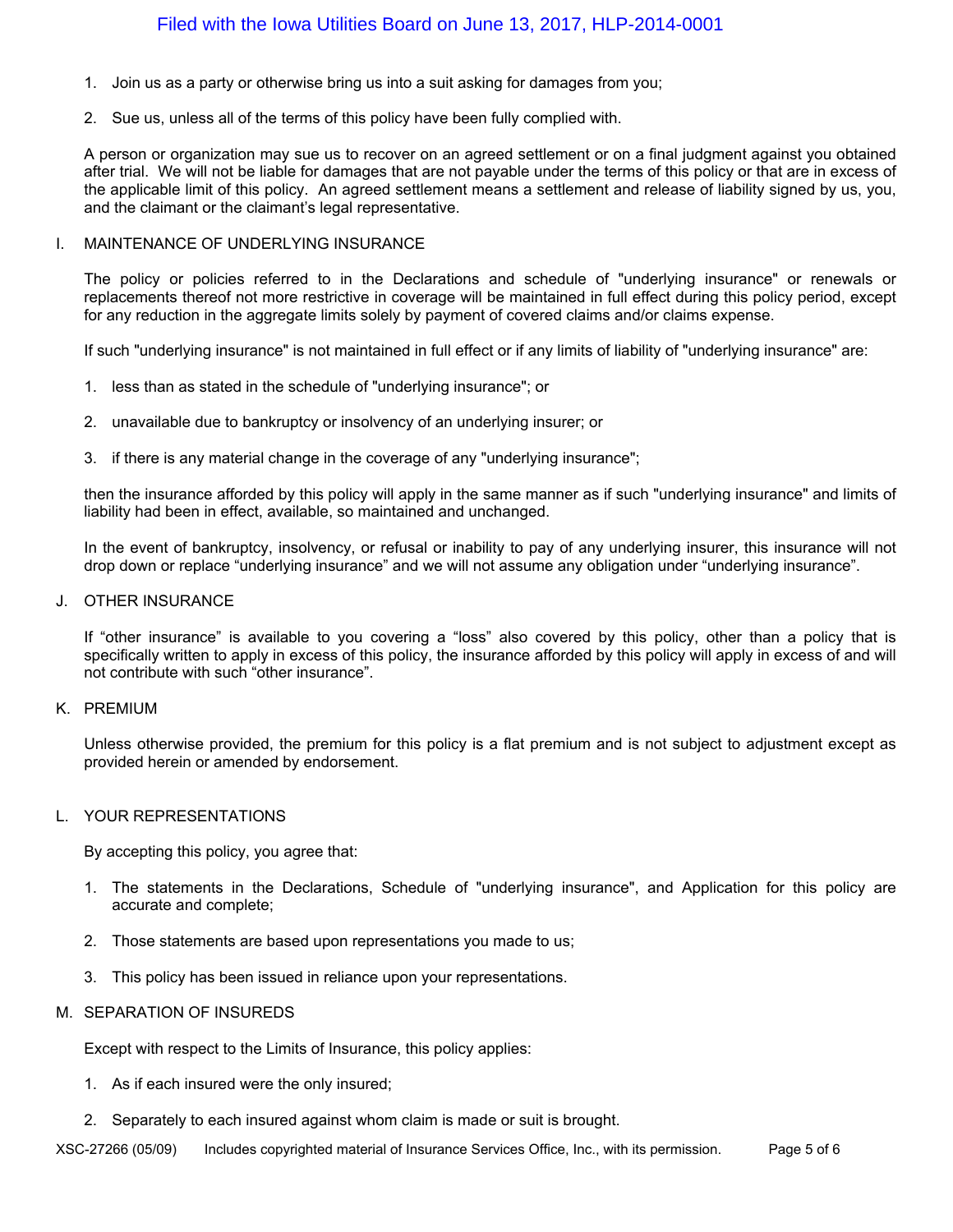#### N. SUBROGATION

In the event of any payment under this policy by us, we will be subrogated to all of your rights of recovery against any person or organization, and you will execute and deliver instruments and papers and do whatever else is necessary to secure such rights. You will do nothing after "loss" to prejudice such rights.

The amount recovered through subrogation will be apportioned in the inverse order of payment of the "loss" to the extent of the actual payment. The expenses of all recovery proceedings will be apportioned in the ratio of respective recoveries.

We have no duty to provide coverage under this policy unless you and any other involved insureds have fully complied with the conditions of this policy.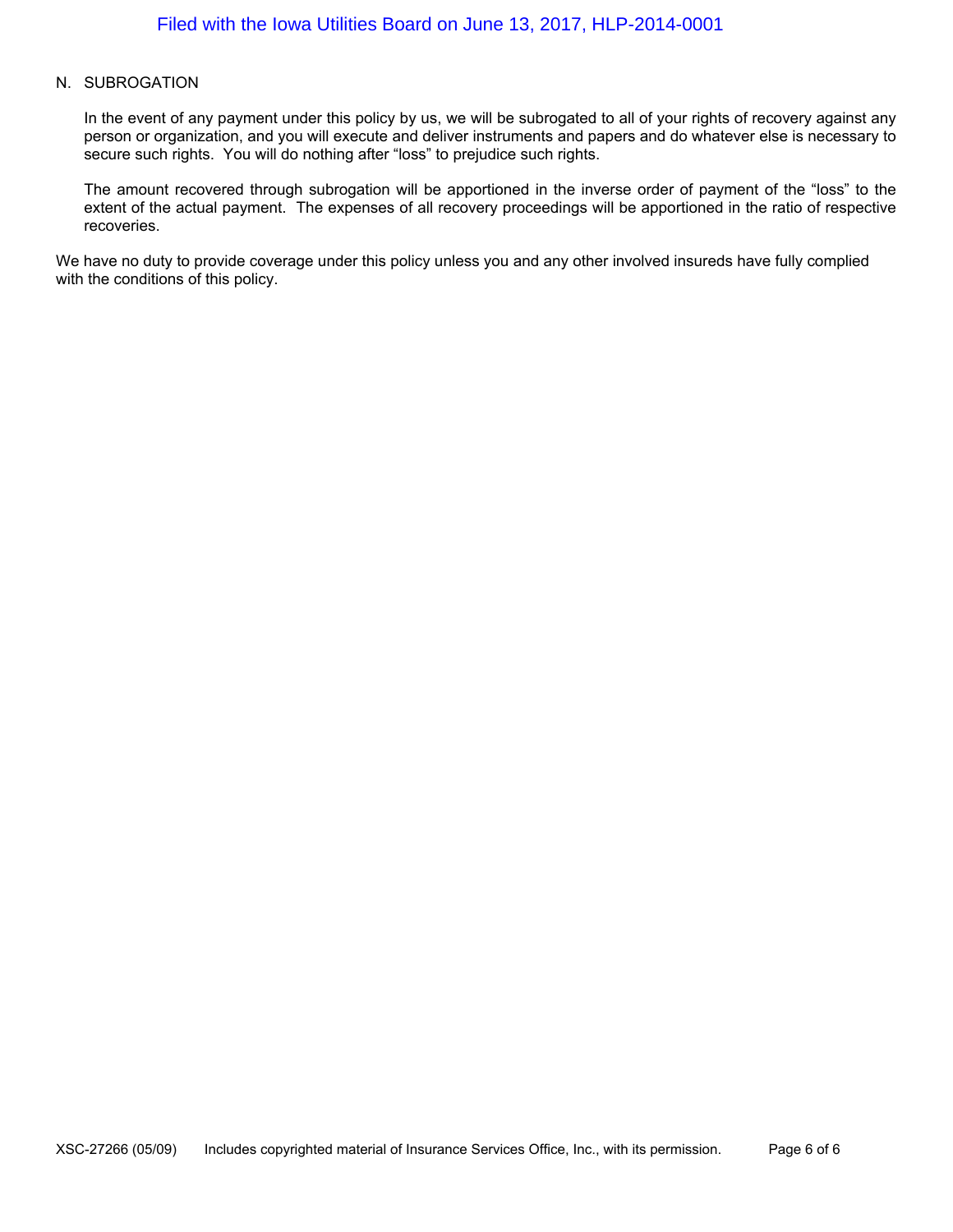## **NUCLEAR EXCLUSION**

| Named Insured<br>Dakota Access, LLC; Energy Transfer Crude Oil Company, LLC |                      |                      | <b>Endorsement Number</b>     |
|-----------------------------------------------------------------------------|----------------------|----------------------|-------------------------------|
| <b>Policy Symbol</b>                                                        | <b>Policy Number</b> | <b>Policy Period</b> | Effective Date of Endorsement |
| MEW<br>05/15/2017 to 05/15/2018                                             |                      |                      | 05/15/2017                    |
| Issued By (Name of Insurance Company)                                       |                      |                      |                               |
|                                                                             |                      |                      |                               |

Insert the policy number. The remainder of the information is to be completed only when this endorsement is issued subsequent to the preparation of the policy.

## **THIS ENDORSEMENT CHANGES THE POLICY. PLEASE READ IT CAREFULLY.**

## **This endorsement modifies insurance provided under the following:**

## **ACE CATASTROPHE LIABILITY PLUS POLICY**

#### **SECTION II (EXCLUSIONS) WHAT IS NOT COVERED BY THIS POLICY** is amended to include the following:

This insurance does not apply:

- 1. To any injury or damage:
	- a. With respect to which an insured under the policy is also an insured under a nuclear energy liability policy issued by Nuclear Energy Liability Insurance Association, Mutual Atomic Energy Liability Underwriters, Nuclear Insurance Association of Canada or any of their successors, or would be an insured under any such policy but for its termination upon exhaustion of its limits of insurance; or
	- b. Resulting from the hazardous properties of nuclear material and with respect to which (1) any person or organization is required to maintain financial protection pursuant to the Atomic energy Act of 1954, or any law amendatory thereof, or (2) the insured is, or had this policy not been issued would be, entitled to indemnity from the United States of America or any agency thereof under any agreement entered into the by the United Sates of America or any agency thereof with any person or organization.
- 2. To any injury or damage resulting from the hazardous properties of nuclear material if:
	- a. The nuclear material (1) is at any nuclear facility owned by or operated by or on behalf of an insured or (2) has been discharged or dispersed therefrom;
	- b. The nuclear material is contained in spent fuel or waste at any time possessed, handled, used, processed, stored, transported or disposed of by or on behalf of an insured; or
	- c. The injury or damage arises out of the furnishing by an insured of services, materials, parts or equipment in connection with the planning, construction, maintenance, operations or use of any nuclear facility.

As used in the exclusion:

- a. Hazardous properties include radioactive, toxic or explosive properties;
- b. Nuclear material means source material, special nuclear material or by product material;
- c. Source material, special nuclear material, and by product material have the meanings given them in the Atomic Energy Act of 1954 or in any law amendatory thereof.
- d. Spent fuel means any fuel element or fuel component, solid or liquid, which has been used or exposed to radiation in a nuclear reactor;
- e. Waste means any waste material (1) containing by product material other than the tailings or waste produced by the extraction or concentration of uranium or thorium from any ore processed primarily for its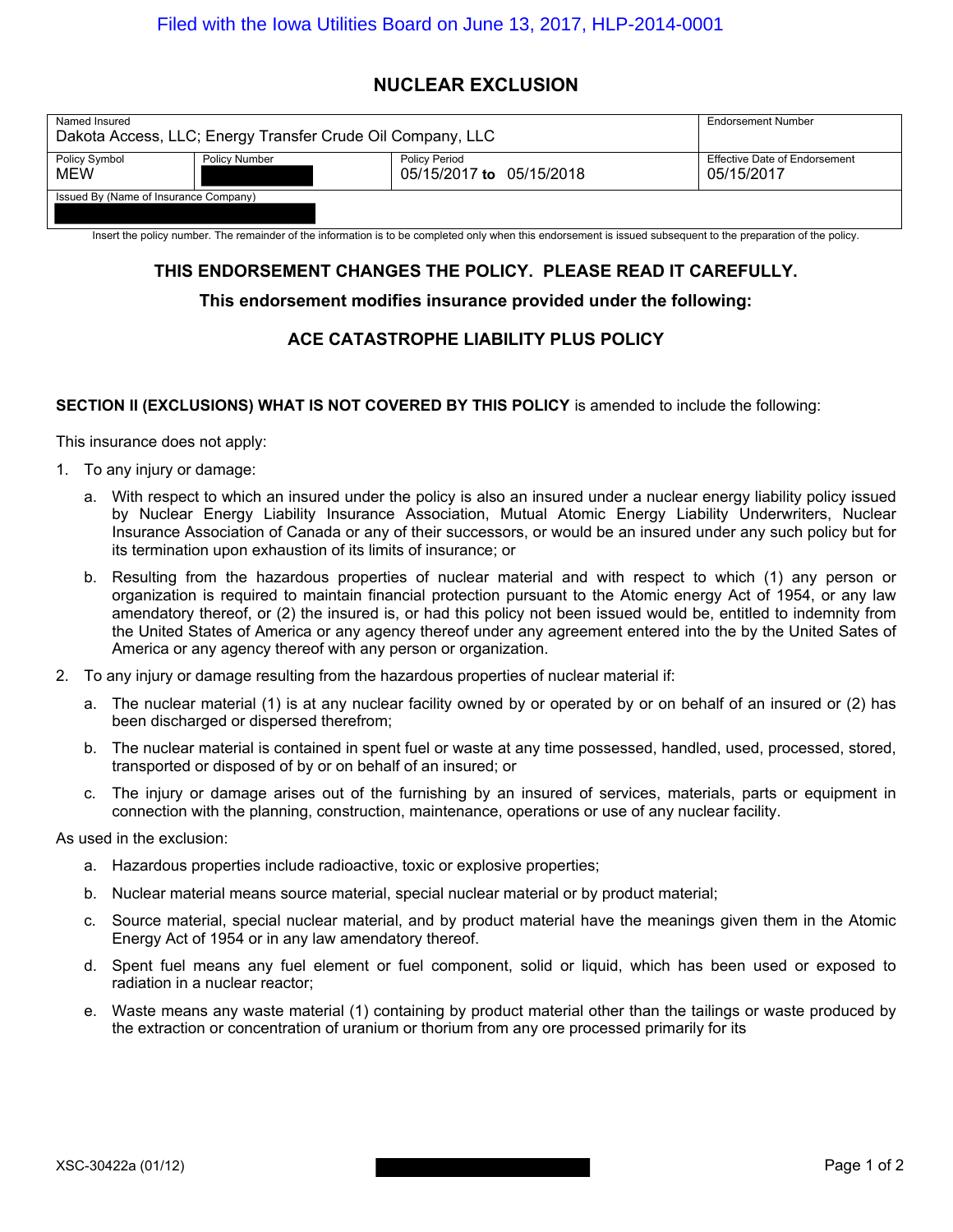## Filed with the Iowa Utilities Board on June 13, 2017, HLP-2014-0001

source material content, and (2) resulting from the operation by any person or organization of any nuclear facility included under the first two paragraphs of the definition of the nuclear facility.

- f. Nuclear facility means:
	- (1) Any nuclear reactor;
	- (2) Any equipment or device designed or used for separating the isotopes of uranium or plutonium, processing or utilizing spent fuel or handling, processing or packaging waste;
	- (3) Any equipment or device used for the processing, fabricating or alloying of special nuclear material if at any time the total amount of such material in the custody of the insured at the premises where such equipment or device is located consists of or contains more than 25 grams of plutonium or uranium 233 or any combination thereof, or more than 250 grams of uranium 235;
	- (4) Any structure, basin, excavation, premises or place prepared or used for the storage or disposal of waste; and
	- (5) The site on which any of the foregoing is located, all operations conducted on such site and all premises used for such operations.
- g. Nuclear reactor means any apparatus designed or used to sustain nuclear fission in a self-supporting chain reaction or to contain a critical mass of fissionable material.
- h. Injury or damage includes all forms of radioactive contamination of property.

All other terms and conditions of this policy remain unchanged.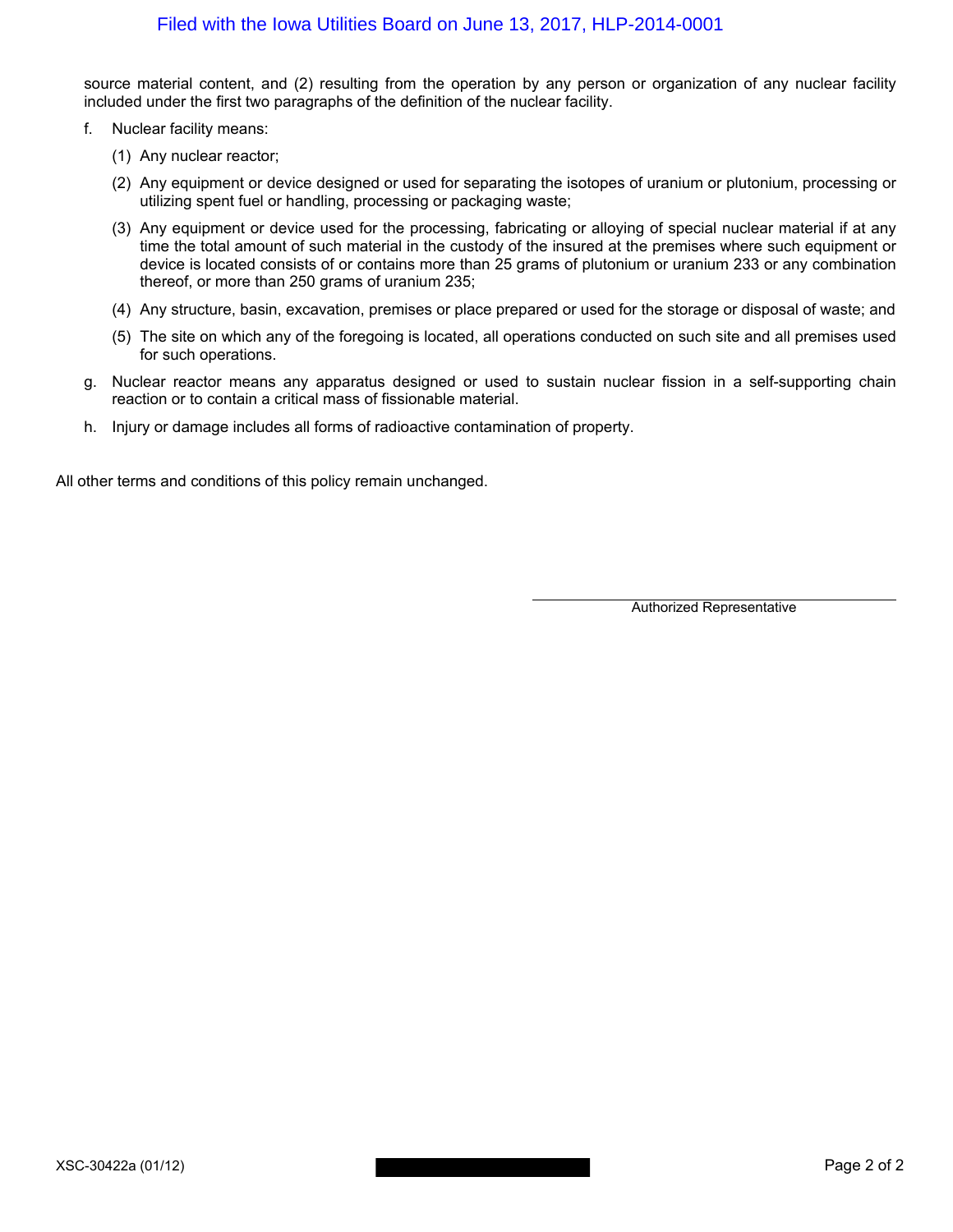## **SUB-LIMITED COVERAGE EXCLUSION**

| Named Insured<br>Dakota Access, LLC; Energy Transfer Crude Oil Company, LLC |                                                                          |  | <b>Endorsement Number</b> |
|-----------------------------------------------------------------------------|--------------------------------------------------------------------------|--|---------------------------|
| Policy Symbol<br><b>MEW</b>                                                 | <b>Policy Period</b><br><b>Policy Number</b><br>05/15/2017 to 05/15/2018 |  |                           |
| Issued By (Name of Insurance Company)                                       |                                                                          |  |                           |

Insert the policy number. The remainder of the information is to be completed only when this endorsement is issued subsequent to the preparation of the policy.

## **THIS ENDORSEMENT CHANGES THE POLICY. PLEASE READ IT CAREFULLY.**

## **This endorsement modifies insurance provided under the following:**

## **ACE CATASTROPHE LIABILITY PLUS POLICY**

The following exclusion is added to the policy:

This insurance does not apply to any injury, damage, expense, cost, "loss", liability or legal obligation arising out of coverage for which a "sub-limit" is imposed in any "underlying insurance".

The following definition is added to the policy:

"Sub-limit" means any limit of insurance applicable to a specific hazard, peril, cause of injury or damage or category of "loss" in "underlying insurance" which is less than the amount of limits applicable in general in such "underlying insurance".

All other terms and conditions of this policy remain unchanged.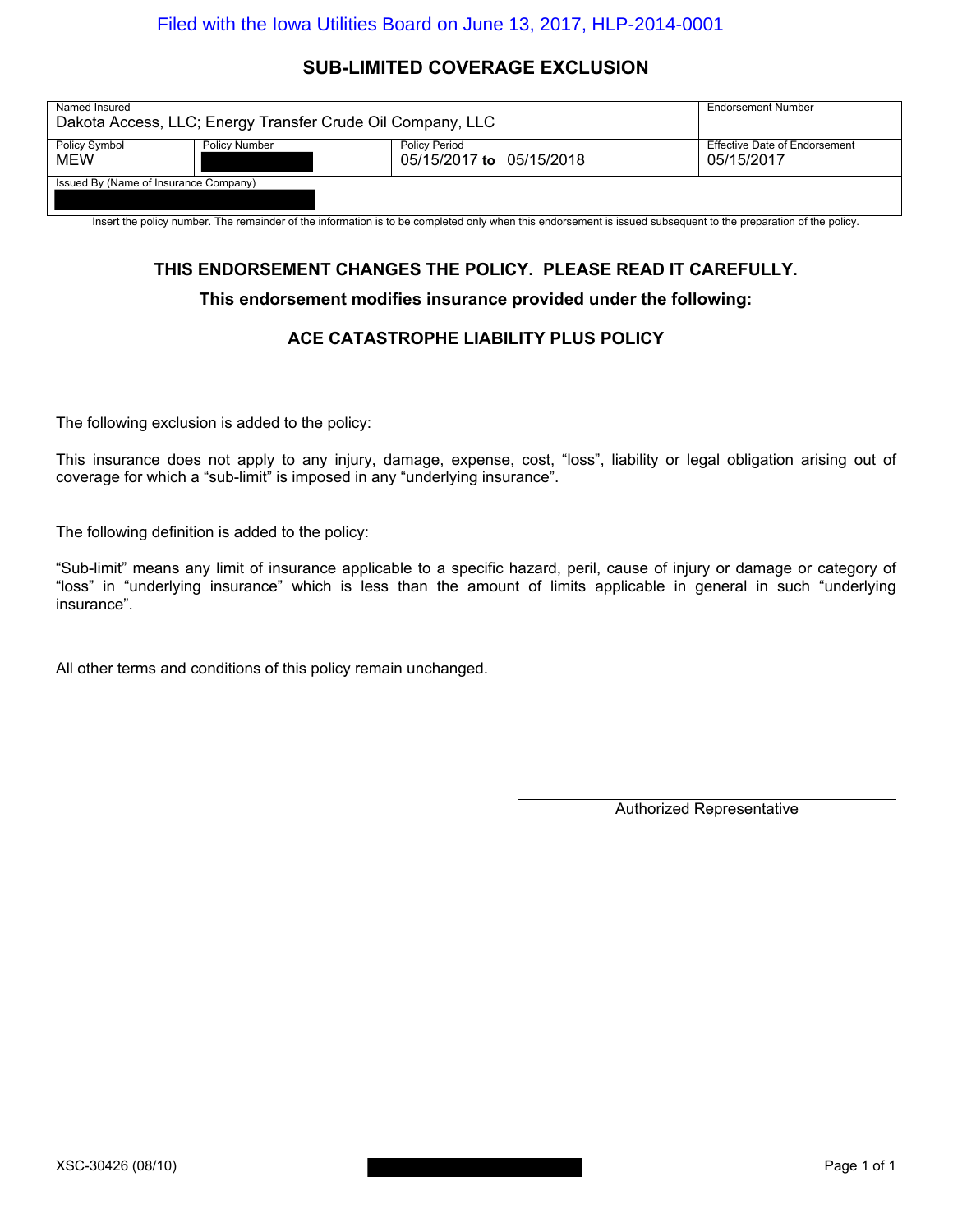## **POLLUTION LIABILITY FOLLOW FORM ENDORSEMENT**

| Named Insured                         |                      | Dakota Access, LLC; Energy Transfer Crude Oil Company, LLC | <b>Endorsement Number</b> |  |
|---------------------------------------|----------------------|------------------------------------------------------------|---------------------------|--|
| Policy Symbol<br>MEW                  | <b>Policy Number</b> | Effective Date of Endorsement<br>05/15/2017                |                           |  |
| Issued By (Name of Insurance Company) |                      |                                                            |                           |  |

## **THIS ENDORSEMENT CHANGES THE POLICY. PLEASE READ IT CAREFULLY.**

#### **This endorsement modifies insurance provided under the following:**

## **ACE CATASTROPHE LIABILITY PLUS POLICY**

Item B. of **SECTION II (EXCLUSIONS)** deleted and replaced by the following.

This insurance does not apply:

- B. 1. To any injury, damage, expense, cost, "loss", liability or legal obligation arising out of or in any way related to pollution, however caused.
	- 2. To any "loss", cost or expense arising out of any:
		- a. directive, request, demand or order that you or others test for, monitor, clean up, remove, contain, treat, detoxify or neutralize, or in any way respond to, or assess the effects of pollutants; or
		- b. claim or suit by or on behalf of a governmental authority for damages because of testing for, monitoring, cleaning up, removing, containing, treating, detoxifying or neutralizing, or in any way responding to or assessing the effects of pollutants.

However, if insurance for such injury, damage, expense, cost, "loss", liability or legal obligation is provided by a policy(ies) listed in the Schedule of "underlying insurance:"

- 1. This exclusion shall not apply; and
- 2. The insurance coverage provided by our policy will not be broader than the insurance coverage provided by the policy (ies) scheduled as "underlying insurance." Any conditions, provisions, definitions, or exclusions in the policy(ies) scheduled as "underlying insurance" that limit or restrict the insurance coverage provided hereunder shall also limit and restrict the coverage provided under this policy.

All other terms and conditions of this policy remain unchanged.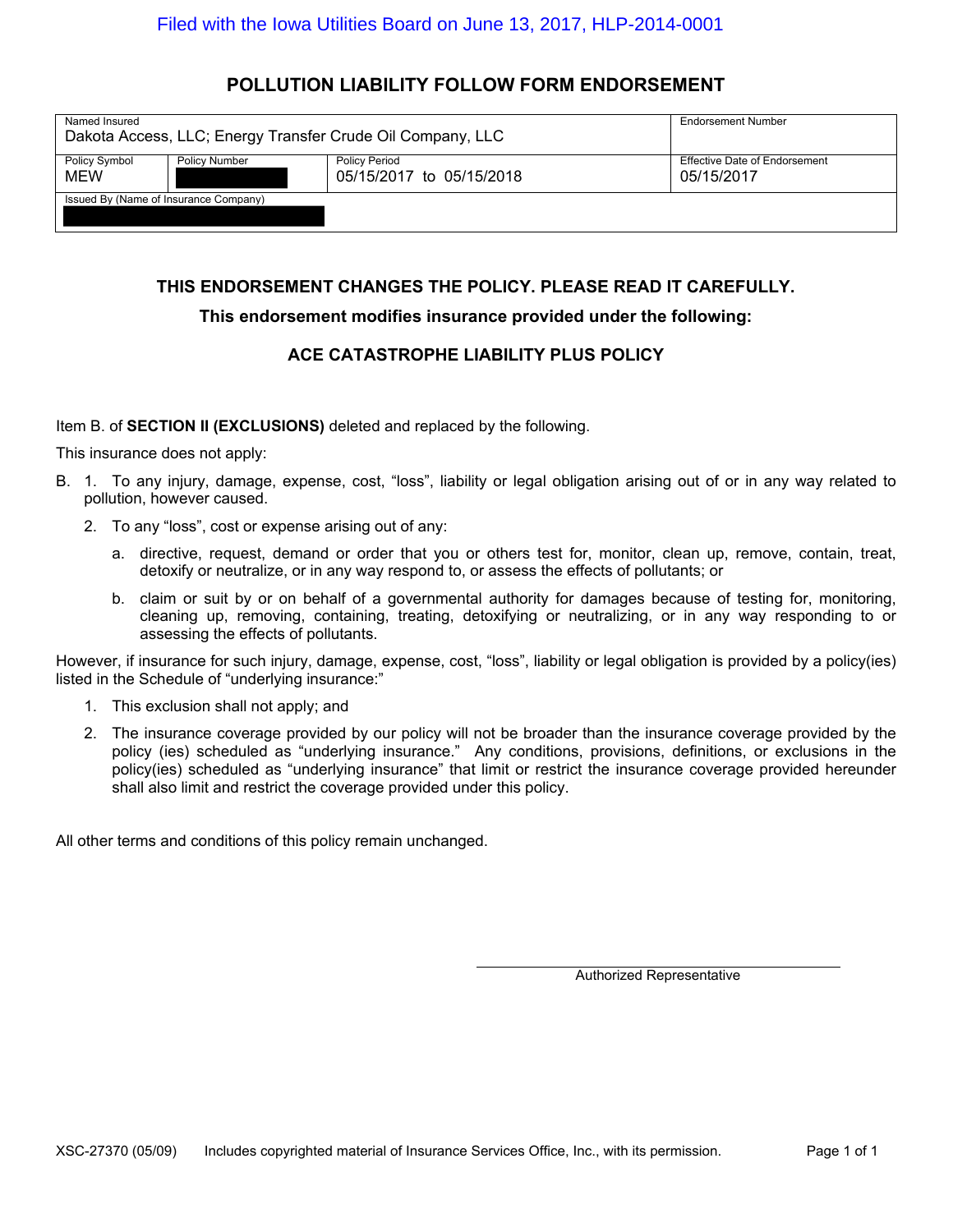## **WAIVER OF SUBROGATION ENDORSEMENT**

| Named Insured                         |                      | Dakota Access, LLC; Energy Transfer Crude Oil Company, LLC | <b>Endorsement Number</b> |
|---------------------------------------|----------------------|------------------------------------------------------------|---------------------------|
| Policy Symbol<br><b>MEW</b>           | <b>Policy Number</b> | Effective Date of Endorsement<br>05/15/2017                |                           |
| Issued By (Name of Insurance Company) |                      |                                                            |                           |

## **THIS ENDORSEMENT CHANGES THE POLICY. PLEASE READ IT CAREFULLY.**

#### **This endorsement modifies insurance provided under the following:**

## **ACE CATASTROPHE LIABILITY PLUS POLICY**

In the event of any payment under our policy for a loss for which you have waived the right of recovery in a written contract entered into prior to the loss, we agree to also waive our right of recovery. This waiver shall only apply with respect to a loss occurring due to operation undertaken pursuant to the specific contract in which you waived the right of recovery.

All other terms and conditions of this policy remain unchanged.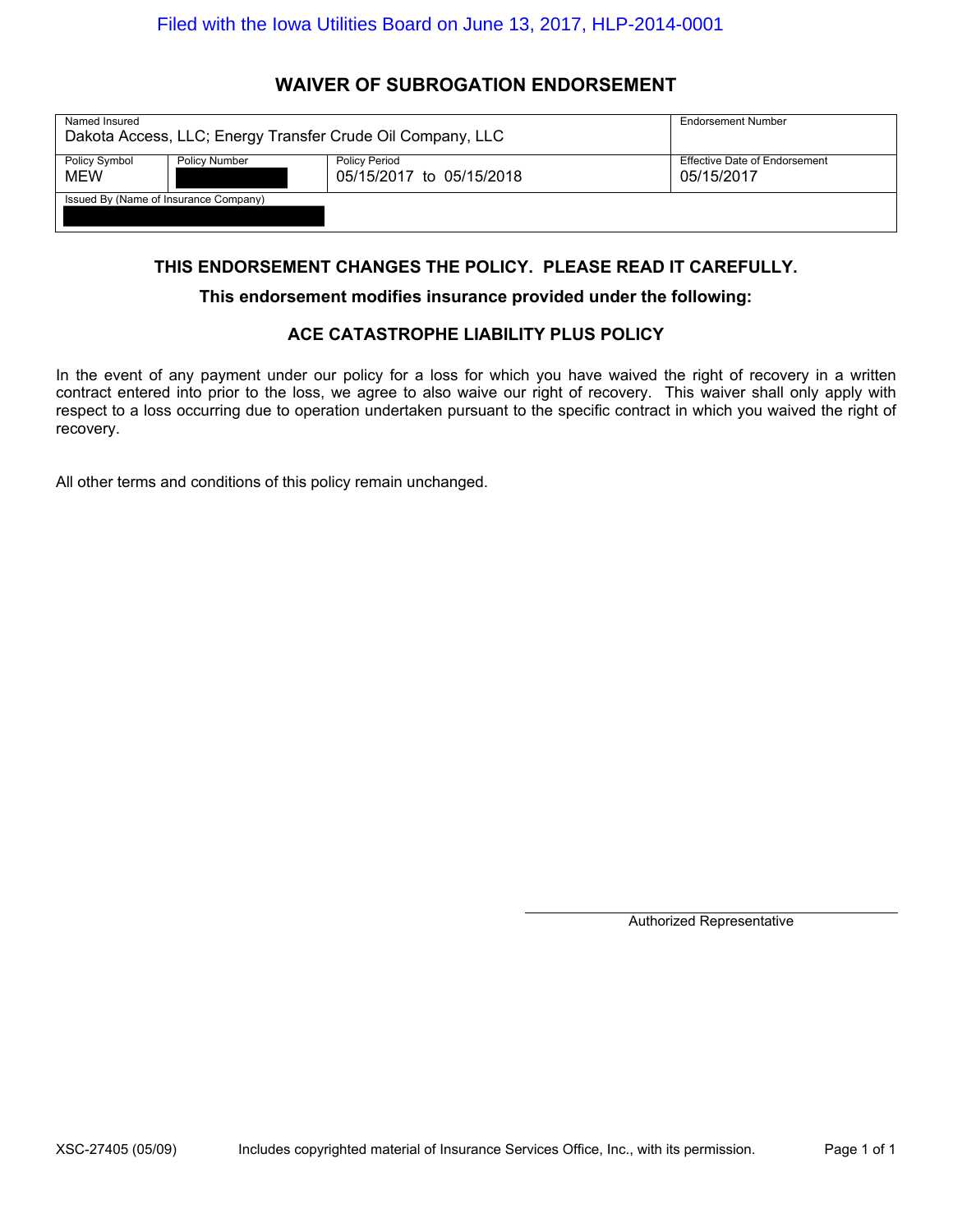## **INSURING AGREEMENT COVERAGE SECTION AMENDMENT**

| Named Insured<br>Dakota Access, LLC; Energy Transfer Crude Oil Company, LLC                      |  |  | <b>Endorsement Number</b>                   |
|--------------------------------------------------------------------------------------------------|--|--|---------------------------------------------|
| <b>Policy Period</b><br>Policy Symbol<br><b>Policy Number</b><br>MEW<br>05/15/2017 to 05/15/2018 |  |  | Effective Date of Endorsement<br>05/15/2017 |
| Issued By (Name of Insurance Company)                                                            |  |  |                                             |

## **THIS ENDORSEMENT CHANGES THE POLICY. PLEASE READ IT CAREFULLY.**

#### **This endorsement modifies insurance provided under the following:**

## **ACE CATASTROPHE LIABILITY PLUS POLICY**

#### **SECTION I. INSURING AGREEMENTS**, part A. COVERAGE, is deleted and replaced with the following:

We will pay, on your behalf, "loss" arising out of an "occurrence" but only after all "underlying insurance" has been exhausted by the payment of the limits of such insurance for covered injury or damage. If "underlying insurance" does not pay a loss for reasons other than the exhaustion of an aggregate limit of insurance, then we will not pay such "loss."

The definitions, terms, conditions, limitations and exclusions of the first policy of "underlying insurance" apply to this coverage unless they are inconsistent with provisions of this policy or relate to premium, subrogation, any obligation to defend, the payment of expenses, amounts of limits of insurance, cancellation or any renewal agreement.

All other terms and conditions of this policy remain unchanged.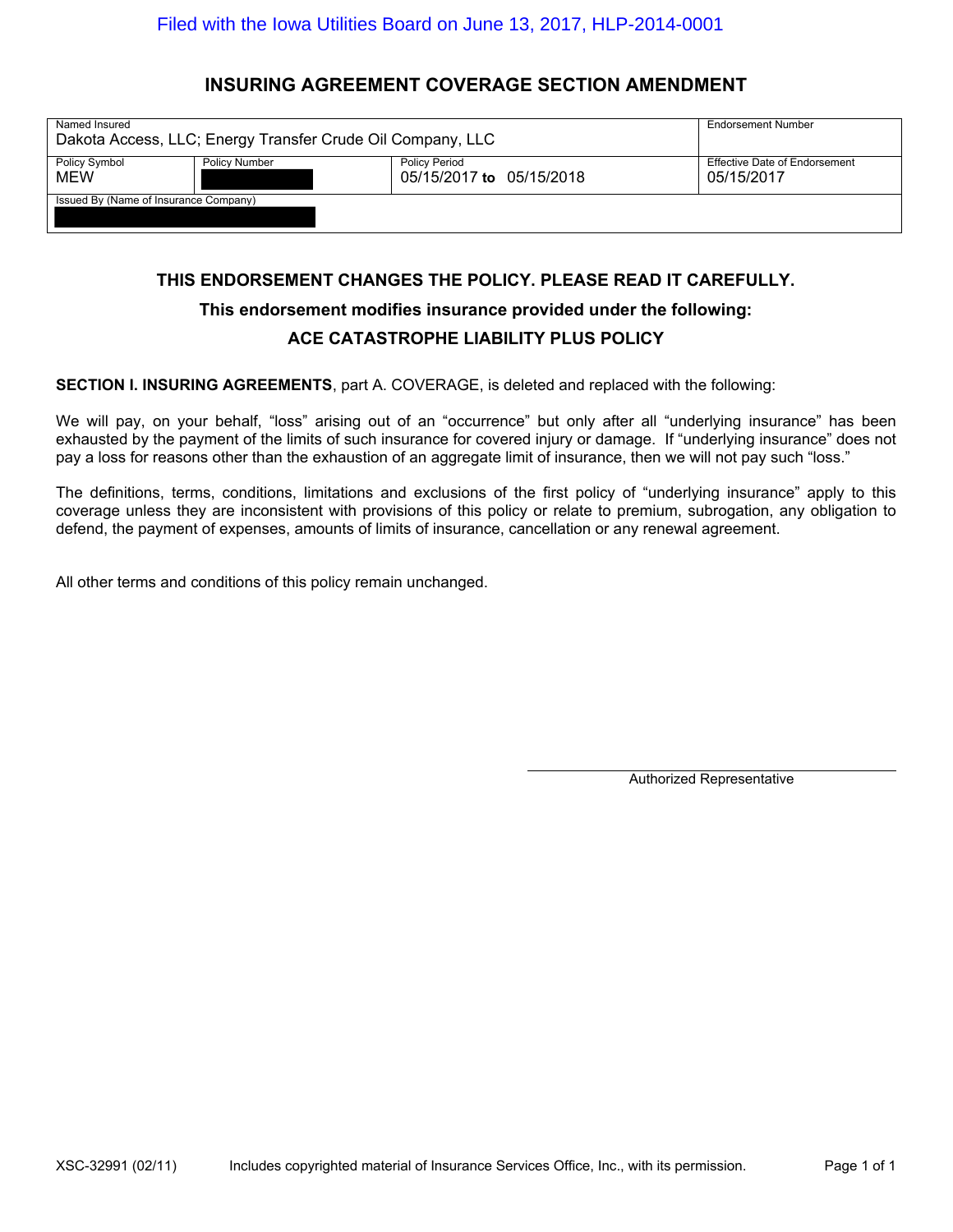## **OTHER INSURANCE AMENDMENT**

| Named Insured<br>Dakota Access, LLC; Energy Transfer Crude Oil Company, LLC                      |  |  | Endorsement Number                                 |
|--------------------------------------------------------------------------------------------------|--|--|----------------------------------------------------|
| <b>Policy Period</b><br>Policy Symbol<br><b>Policy Number</b><br>MEW<br>05/15/2017 to 05/15/2018 |  |  | <b>Effective Date of Endorsement</b><br>05/15/2017 |
| Issued By (Name of Insurance Company)                                                            |  |  |                                                    |

## **THIS ENDORSEMENT CHANGES THE POLICY. PLEASE READ IT CAREFULLY.**

#### **This endorsement modifies insurance provided under the following:**

## **ACE CATASTROPHE LIABILITY PLUS POLICY**

**SECTION IV. CONDITIONS,** Part J. OTHER INSURANCE is deleted and replaced by the following:

If "other insurance", whether collectible or not, is available to you covering a "loss" also covered by this policy, other than a policy that is specifically written to apply in excess of this policy, the insurance afforded by this policy will apply in excess of and will not contribute with such "other insurance".

All other terms and conditions of this policy remain unchanged.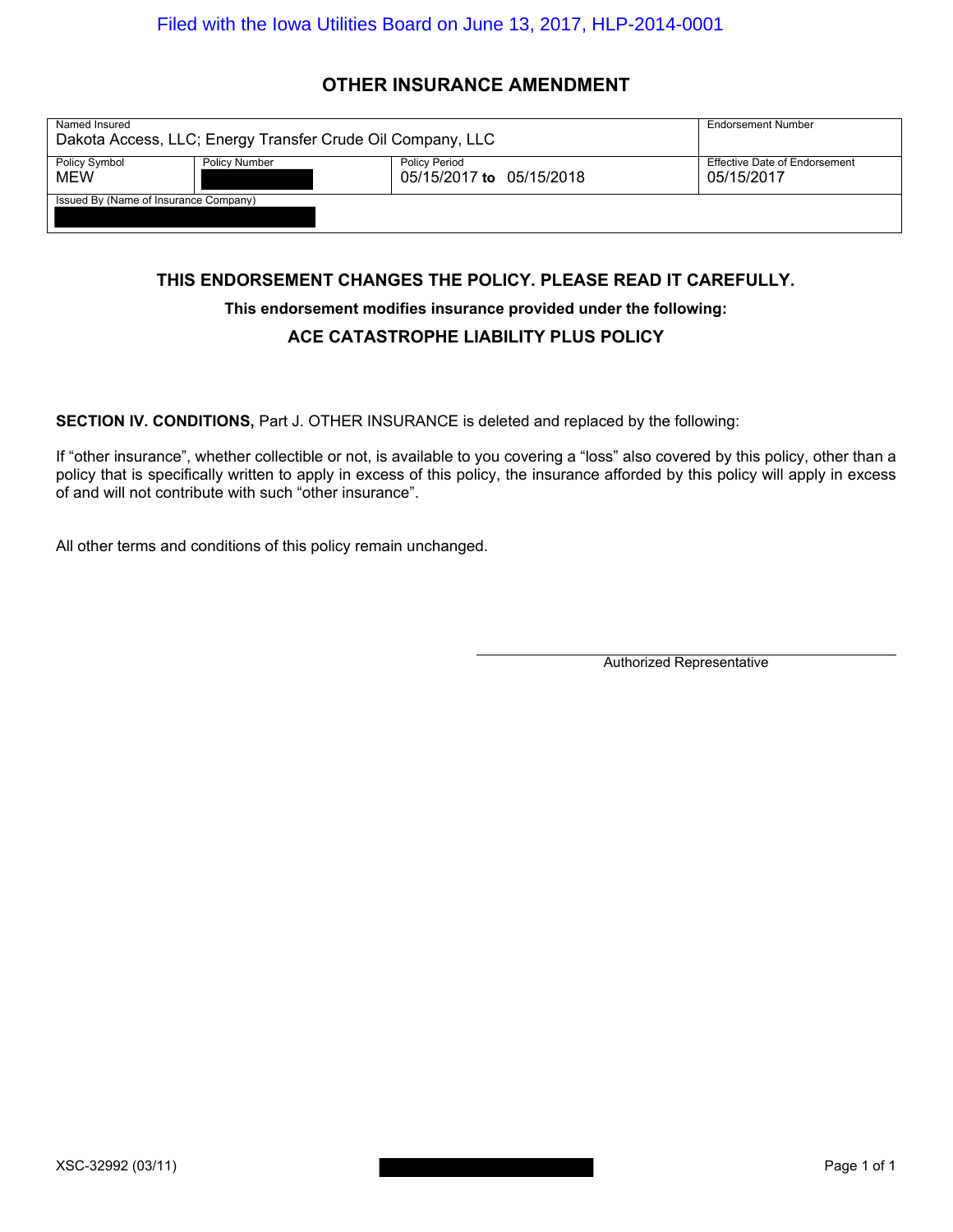## **TRADE OR ECONOMIC SANCTIONS AMENDATORY ENDORSEMENT**

| Named Insured<br>Dakota Access, LLC; Energy Transfer Crude Oil Company, LLC                                    |  |                                             | <b>Endorsement Number</b> |  |
|----------------------------------------------------------------------------------------------------------------|--|---------------------------------------------|---------------------------|--|
| <b>Policy Period</b><br><b>Policy Symbol</b><br><b>Policy Number</b><br><b>MEW</b><br>05/15/2017 to 05/15/2018 |  | Effective Date of Endorsement<br>05/15/2017 |                           |  |
| Issued By (Name of Insurance Company)                                                                          |  |                                             |                           |  |

Insert the policy number. The remainder of the information is to be completed only when this endorsement is issued subsequent to the preparation of the policy.

## **THIS ENDORSEMENT CHANGES THE POLICY. PLEASE READ IT CAREFULLY.**

#### **This endorsement modifies insurance provided under the following:**

## **ACE CATASTROPHE LIABILITY PLUS POLICY**

The following exclusion is added to the policy:

#### **Trade or Economic Sanctions Exclusion**

This insurance does not apply to the extent that United States of America economic or trade sanctions, including but not limited to, sanctions administered and enforced by the United States Treasury Department's Office of Foreign Assets Control ("OFAC"), prohibit us from providing insurance, including, but not limited to, the payment of claims.

All other terms and conditions of this policy remain unchanged.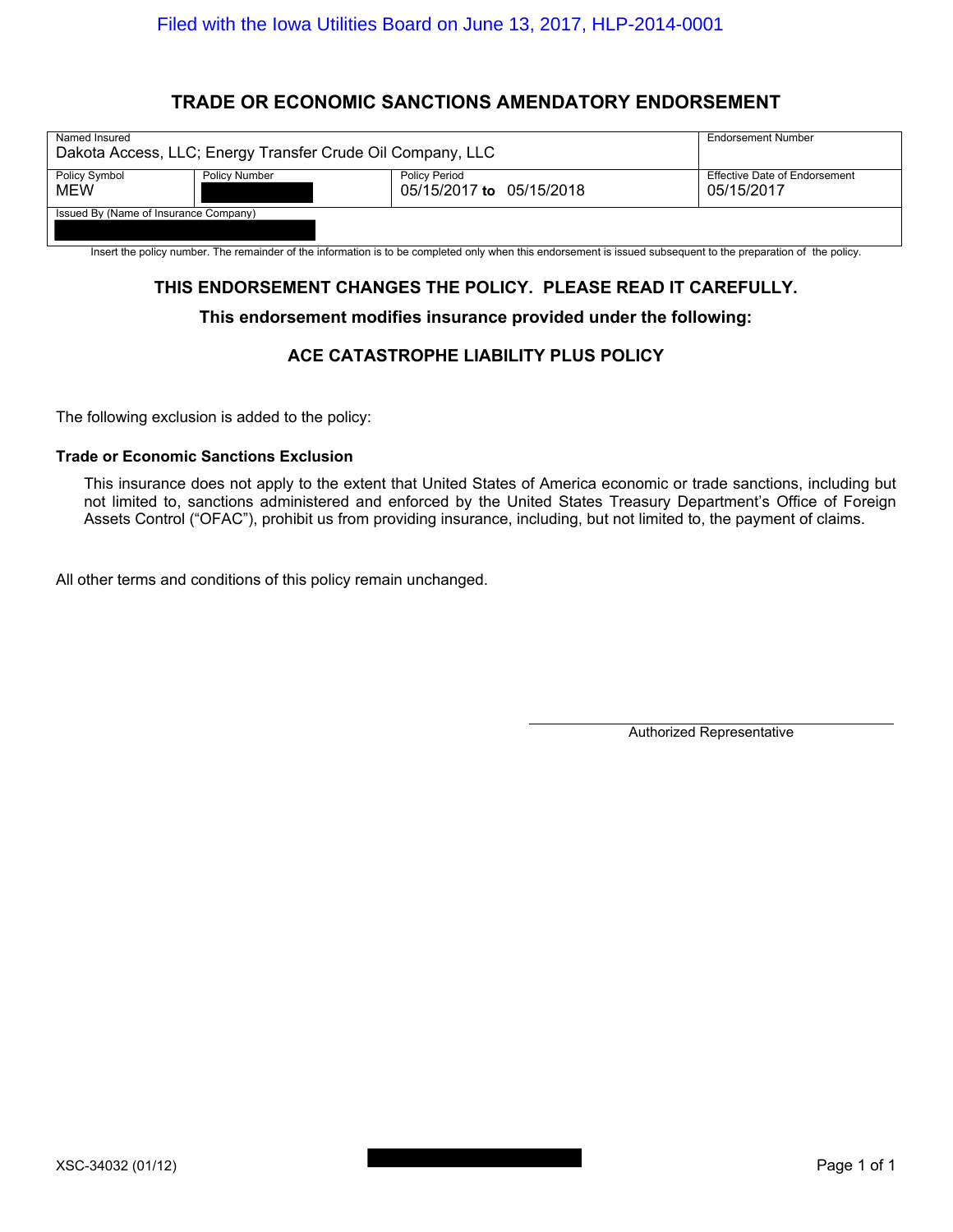#### **FOLLOWING SCHEDULED CONDITIONS OF UNDERLYING INSURANCE**

| Named Insured<br>Dakota Access, LLC; Energy Transfer Crude Oil Company, LLC | <b>Endorsement Number</b> |                          |                               |  |
|-----------------------------------------------------------------------------|---------------------------|--------------------------|-------------------------------|--|
| <b>Policy Symbol</b>                                                        | <b>Policy Number</b>      | <b>Policy Period</b>     | Effective Date of Endorsement |  |
| <b>MEW</b>                                                                  |                           | 05/15/2017 to 05/15/2018 | 05/15/2017                    |  |
| Issued By (Name of Insurance Company)                                       |                           |                          |                               |  |
|                                                                             |                           |                          |                               |  |

## **THIS ENDORSEMENT CHANGES THE POLICY. PLEASE READ IT CAREFULLY.**

#### **THIS ENDORSEMENT MODIFIES INSURANCE PROVIDED UNDER THE FOLLOWING:**

#### **ACE CATASTROPHE LIABILITY PLUS POLICY**

The second paragraph of item A. COVERAGE, of **SECTION I. INSURING AGREEMENTS,** is deleted and replaced by:

The definitions, terms, conditions, limitations and exclusions of the first policy of "underlying insurance", apply to this coverage unless they are inconsistent with provisions of "underlying insurance" scheduled below or are inconsistent with provisions of this policy or relate to premium, subrogation, any obligation to defend, the payment of expenses, amounts of limits of insurance, cancellation or any renewal agreement.

| <b>Schedule</b> |                      |                         |                                                                              |
|-----------------|----------------------|-------------------------|------------------------------------------------------------------------------|
| Company         | <b>Policy Number</b> | Policy term             | <b>Endorsement or</b><br><b>Condition</b>                                    |
|                 |                      | 05/14/2017 - 05/14/2018 | Non-Contributory Clause<br><b>Amendatory Endorsement</b><br>(XLE-5050-06-14) |
|                 |                      |                         |                                                                              |
|                 |                      |                         |                                                                              |
|                 |                      |                         |                                                                              |

All other terms and conditions of the policy remain unchanged.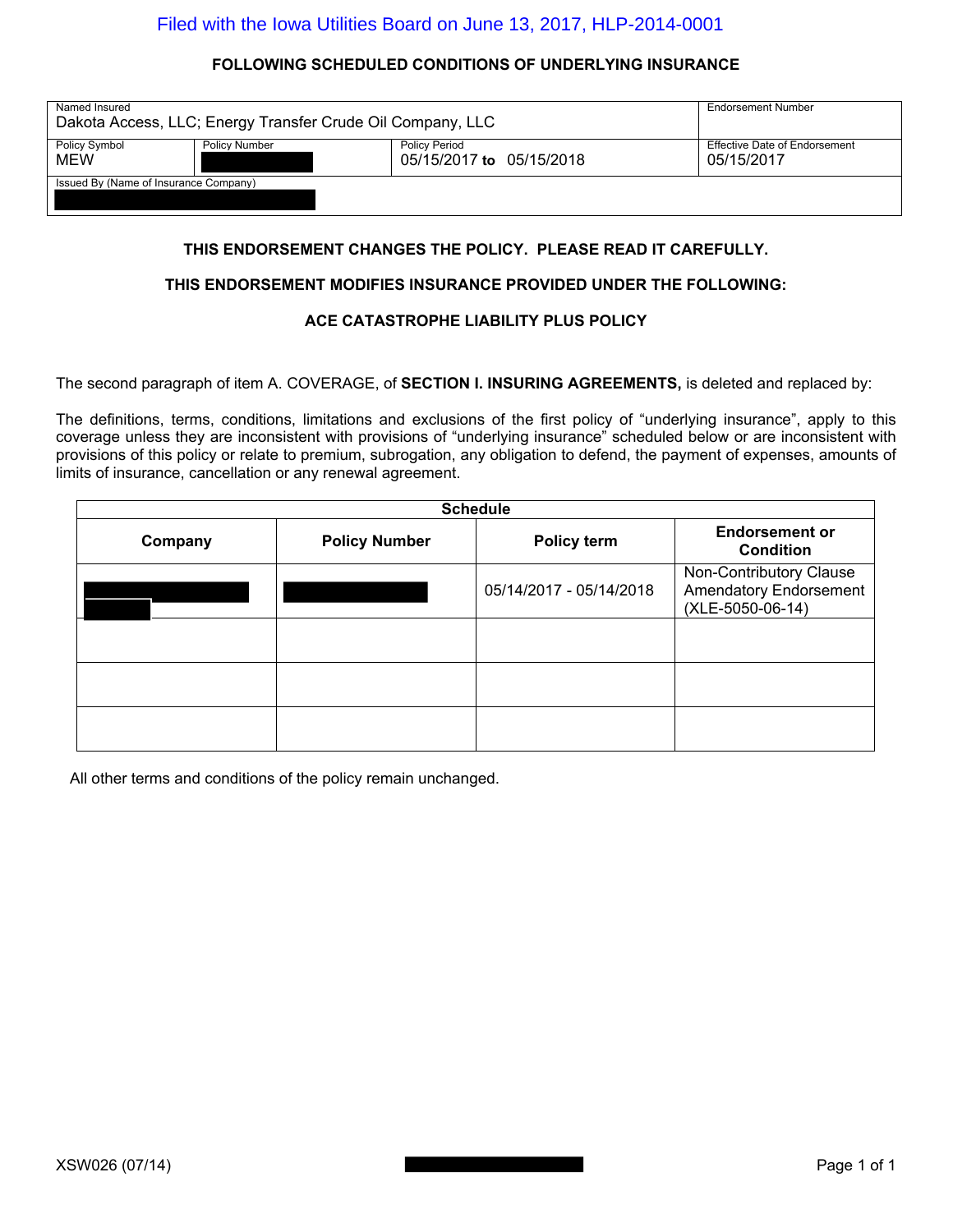Dakota Access, LLC; Energy Transfer Policyholder

## **POLICYHOLDER DISCLOSURE NOTICE OF TERRORISM INSURANCE COVERAGE**

Coverage for acts of terrorism is included in your policy. You are hereby notified that under the Terrorism Risk Insurance Act, as amended in 2015, the definition of act of terrorism has changed. As defined in Section 102(1) of the Act: The term "act of terrorism" means any act or acts that are certified by the Secretary of the Treasury---in consultation with the Secretary of Homeland Security, and the Attorney General of the United States---to be an act of terrorism; to be a violent act or an act that is dangerous to human life, property, or infrastructure; to have resulted in damage within the United States, or outside the United States in the case of certain air carriers or vessels or the premises of a United States mission; and to have been committed by an individual or individuals as part of an effort to coerce the civilian population of the United States or to influence the policy or affect the conduct of the United States Government by coercion. Under your coverage, any losses resulting from certified acts of terrorism may be partially reimbursed by the United States Government under a formula established by the Terrorism Risk Insurance Act, as amended. However, your policy may contain other exclusions which might affect your coverage, such as an exclusion for nuclear events. Under the formula, the United States Government generally reimburses 85% through 2015; 84% beginning on January 1, 2016; 83% beginning on January 1, 2017; 82% beginning on January 1, 2018; 81% beginning on January 1, 2019 and 80% beginning on January 1, 2020, of covered terrorism losses exceeding the statutorily established deductible paid by the insurance company providing the coverage. The Terrorism Risk Insurance Act, as amended, contains a \$100 billion cap that limits U.S. Government reimbursement as well as insurers' liability for losses resulting from certified acts of terrorism when the amount of such losses exceeds \$100 billion in any one calendar year. If the aggregate insured losses for all insurers exceed \$100 billion, your coverage may be reduced.

The portion of your annual premium that is attributable to coverage for acts of terrorism is \$2,500, and does not include any charges for the portion of losses covered by the United States government under the Act.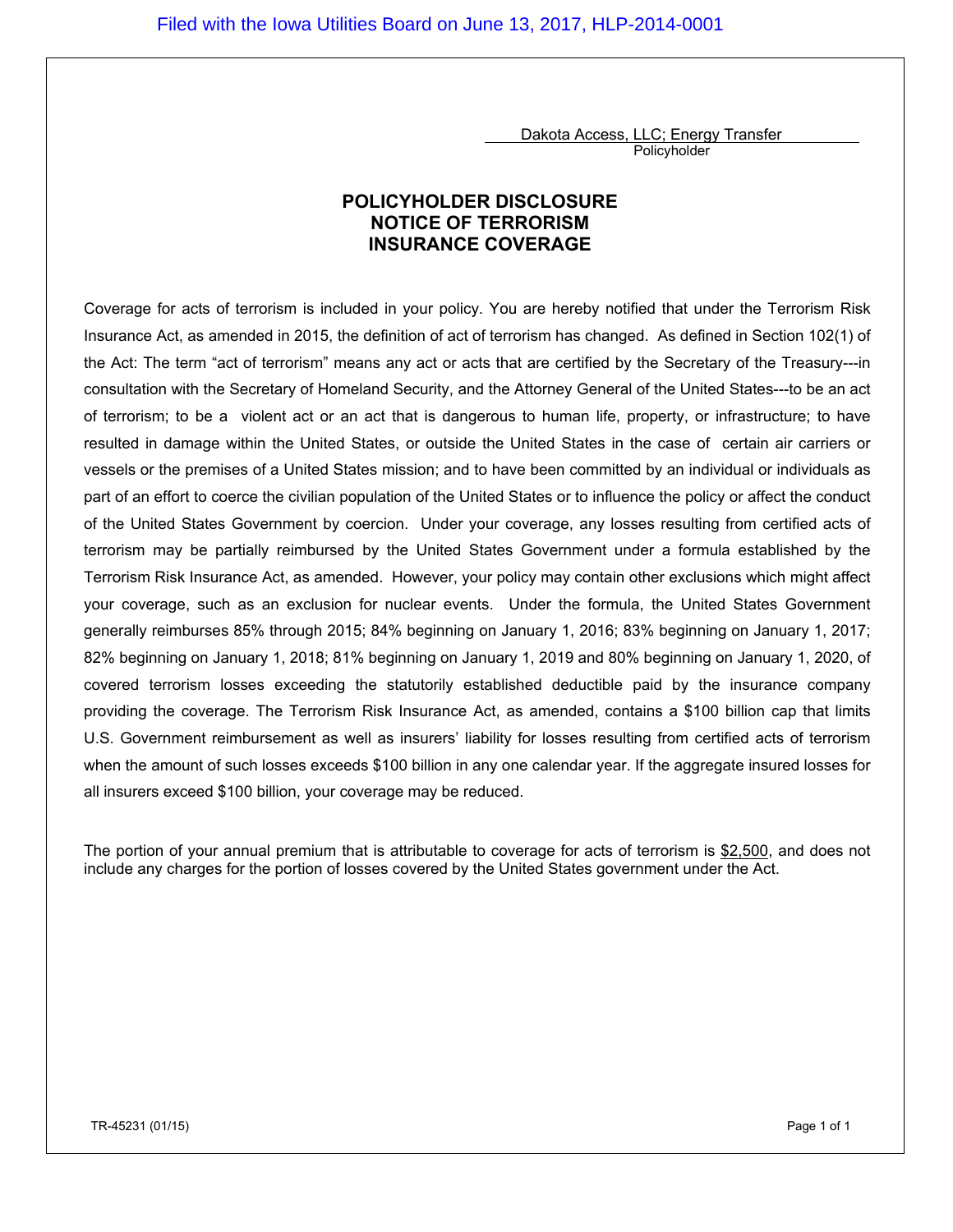#### **TEXAS CHANGES-CANCELLATION, NONRENEWAL AND STATE REQUIRED CONDITIONS**

| Named Insured<br>Dakota Access, LLC; Energy Transfer Crude Oil Company, LLC | Endorsement Number   |                                                  |                                             |  |
|-----------------------------------------------------------------------------|----------------------|--------------------------------------------------|---------------------------------------------|--|
| Policy Symbol<br><b>MEW</b>                                                 | <b>Policy Number</b> | <b>Policy Period</b><br>05/15/2017 to 05/15/2018 | Effective Date of Endorsement<br>05/15/2017 |  |
| Issued By (Name of Insurance Company)                                       |                      |                                                  |                                             |  |

#### **THIS ENDORSEMENT CHANGES THE POLICY. PLEASE READ IT CAREFULLY.**

#### **THIS ENDORSEMENT MODIFIES INSURANCE PROVIDED UNDER THE FOLLOWING:**

#### **COMMERCIAL UMBRELLA LIABILITY POLICY EXCESS LIABILITY POLICY EXCESS LIABILITY CATASTROPHE POLICY**

#### **A.** The **Cancellation** Condition is replaced by the following:

- **1.** The first Named Insured shown in the Declarations may cancel this policy by mailing or delivering to us advance written notice of cancellation.
- **2.** We may cancel this policy by mailing or delivering to the first Named Insured written notice of cancellation, stating the reason for cancellation, at least 10 days before the effective date of cancellation.

However, if this policy covers a condominium association, and the condominium property contains at least one residence or the condominium declarations conform with the Texas Uniform Condominium Act, then the notice of cancellation, as described above, will be provided to the First Named Insured 30 days before the effective date of cancellation. We will also provide 30 days' written notice to each unit-owner to whom we issued a certificate or memorandum of insurance, by mailing or delivering the notice to each last mailing address known to us.

The permissible reasons for cancellation are as follows:

- **a.** If this policy has been in effect for 60 days or less, we may cancel for any reason except, that under the provisions of the Texas Insurance Code, we may not cancel this policy solely because the policyholder is an elected official.
- **b.** If this policy has been in effect for more than 60 days, or if it is a renewal or continuation of a policy issued by us, we may cancel only for one or more of the following reasons:
	- **(1)** Fraud in obtaining coverage;
	- **(2)** Failure to pay premiums when due;
	- **(3)** An increase in hazard within the control of the insured which would produce an increase in rate;
	- **(4)** Loss of our reinsurance covering all or part of the risk covered by the policy; or
	- **(5)** If we have been placed in supervision, conservatorship or receivership and the cancellation is approved or directed by the supervisor, conservator or receiver.
- **3.** We will mail or deliver our notice to the first Named Insured's last mailing address known to us.
- **4.** Notice of cancellation will state the effective date of cancellation. The policy period will end on that date.
- **5.** If this policy is cancelled, we will send the first Named Insured any premium refund due. If we cancel, the refund will be pro rata. If the first Named Insured cancels, the refund may be less than pro rata. The cancellation will be effective even if we have not made or offered a refund.
- **6.** If notice is mailed, proof of mailing will be sufficient proof of notice.
- **B.** The following condition is added and supersedes any provision to the contrary:

#### **NONRENEWAL**

**1.** We may elect not to renew this policy except, that under the provisions of the Texas Insurance Code, we may not refuse to renew this policy solely because the policyholder is an elected official.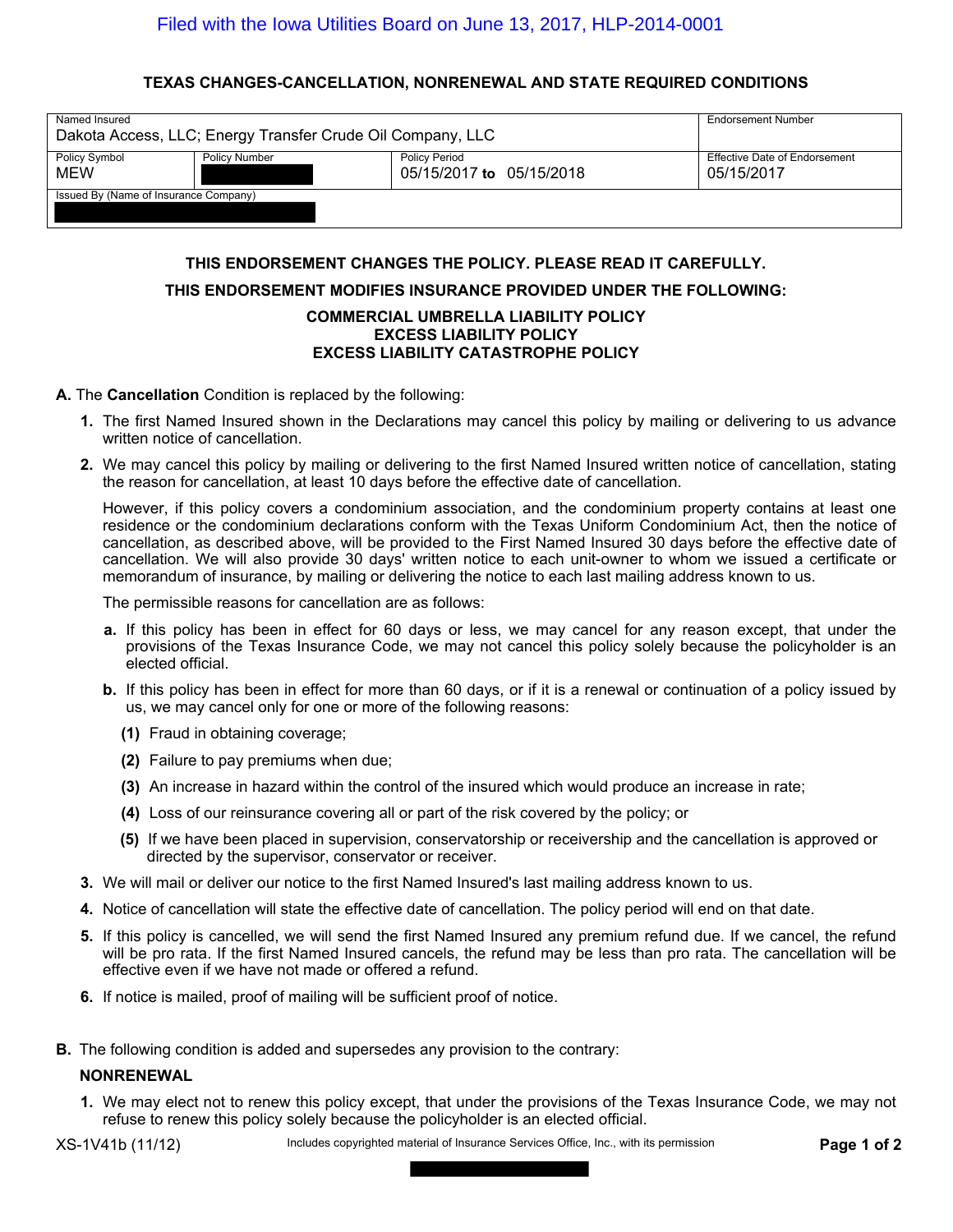Filed with the Iowa Utilities Board on June 13, 2017, HLP-2014-0001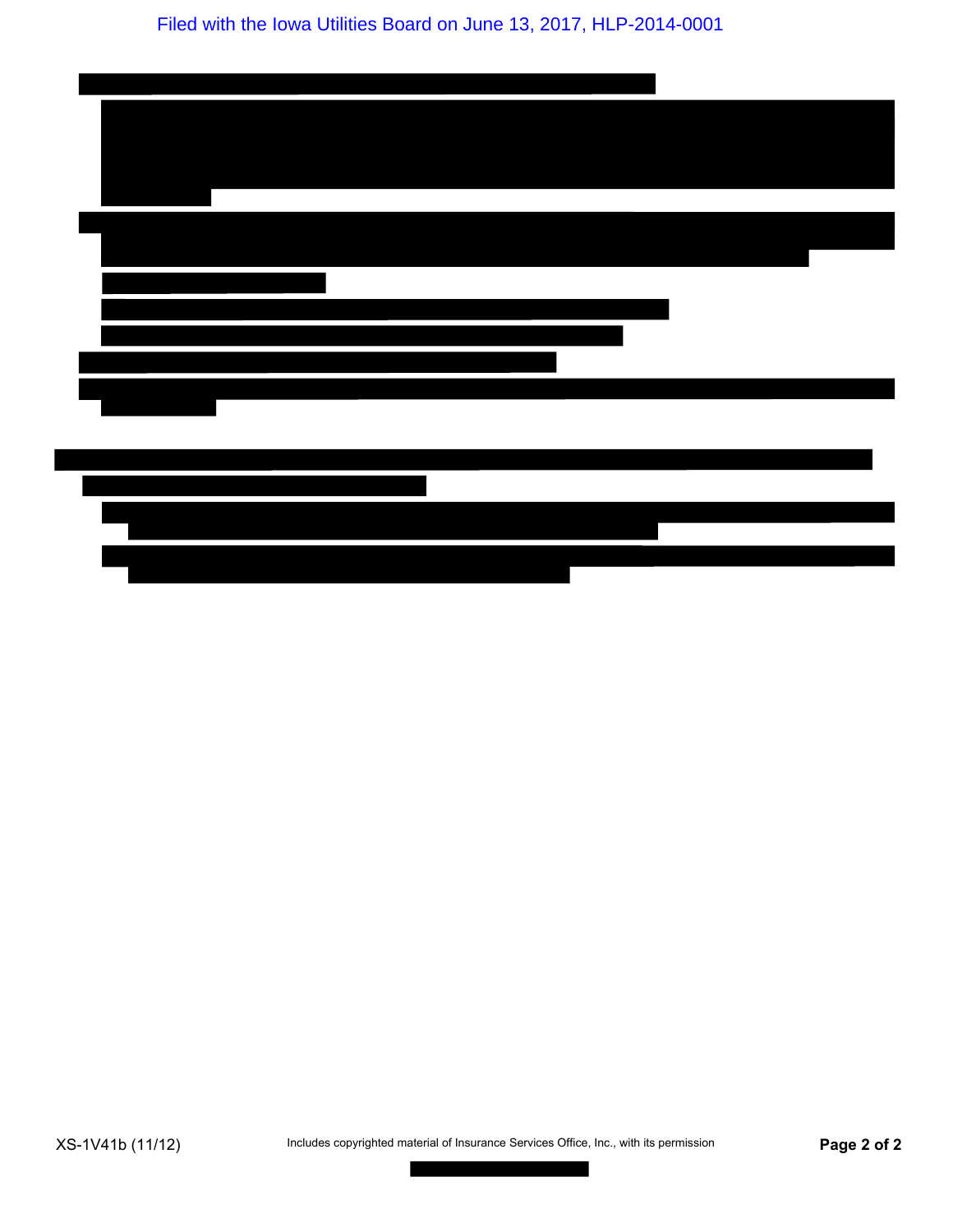## **TEXAS CHANGES - CLAIM PROCEDURES**

| Named Insured<br>Dakota Access, LLC; Energy Transfer Crude Oil Company, LLC | Endorsement Number   |                                                  |                                             |  |
|-----------------------------------------------------------------------------|----------------------|--------------------------------------------------|---------------------------------------------|--|
| Policy Symbol<br><b>MEW</b>                                                 | <b>Policy Number</b> | <b>Policy Period</b><br>05/15/2017 to 05/15/2018 | Effective Date of Endorsement<br>05/15/2017 |  |
| Issued By (Name of Insurance Company)                                       |                      |                                                  |                                             |  |

Insert the policy number. The remainder of the information is to be completed only when this endorsement is issued subsequent to the preparation of the policy.

## **THIS ENDORSEMENT CHANGES THE POLICY. PLEASE READ IT CAREFULLY.**

#### **This endorsement modifies insurance provided under the following:**

## **COMMERCIAL UMBRELLA LIABILITY POLICY EXCESS LIABILITY CATASTROPHE POLICY**

The following conditions are added to the policy:

- **1.** Within 15 days after we receive your written notice of claim, we must:
	- **a.** acknowledge receipt of the claim;

If our acknowledgement of the claim is not in writing, we will keep a record of the date, method and content of our acknowledgement.

- **b.** begin an investigation of the claim;
- **c.** specify the information you must provide in accordance with paragraph **b.** above.

We may request more information if during the investigation of the claim such additional information is necessary.

- **2.** After you provide and we receive all the information we request from you, we must notify you in writing whether the claim will be paid or is denied or whether more information is needed:
	- **a.** within 15 "business days"; or
	- **b.** within 30 days if we have reason to believe the loss resulted from arson.
- **3.** If we do not approve payment of your claim or we require more time for processing your claim, we must:
	- **a.** give the reasons for denying your claim, or
	- **b.** give the reasons we require more time to process your claim. But we must either approve or deny your claim within 45 days after requesting more time.
- **4.** Loss Payment
	- **a.** If you are notified that the claim, or part of the claim, will be paid, we will pay within 5 "business days" after the notice has been made.
	- **b.** If payment of the claim, or part of the claim, requires performance of an act by you, we must pay within 5 "business days" after the date the act is performed.

The following definition is added to the policy:

"Business day(s)" means a day other than a Saturday, Sunday or holiday recognized by the state of Texas.

Authorized Agent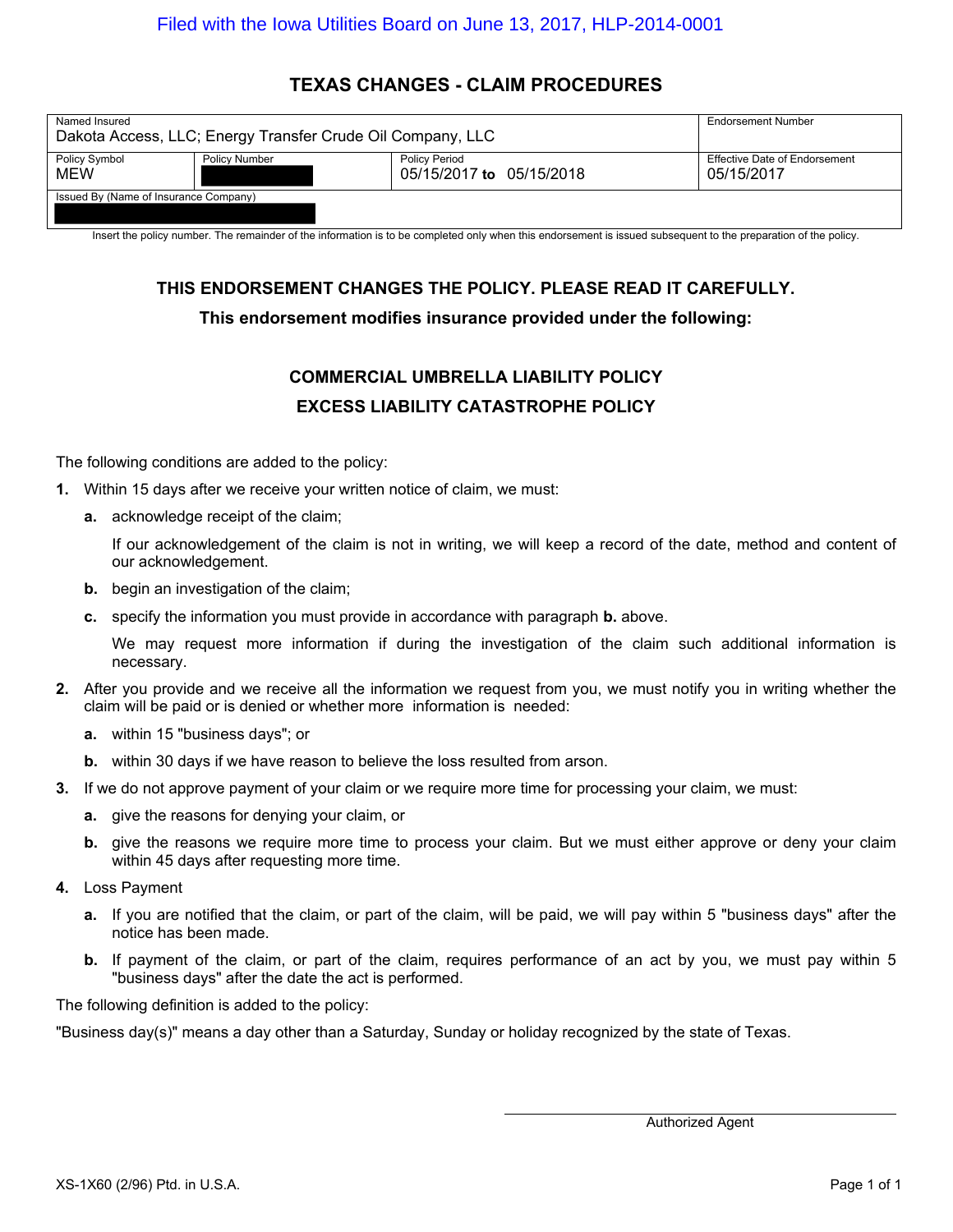## **CAP ON LOSSES FROM CERTIFIED ACTS OF TERRORISM**

| Named Insured<br>Dakota Access, LLC; Energy Transfer Crude Oil Company, LLC |                      |                                                  | <b>Endorsement Number</b>                   |  |
|-----------------------------------------------------------------------------|----------------------|--------------------------------------------------|---------------------------------------------|--|
| <b>Policy Symbol</b><br><b>MEW</b>                                          | <b>Policy Number</b> | <b>Policy Period</b><br>05/15/2017 to 05/15/2018 | Effective Date of Endorsement<br>05/15/2017 |  |
| Issued By (Name of Insurance Company)                                       |                      |                                                  |                                             |  |

#### **THIS ENDORSEMENT CHANGES THE POLICY. PLEASE READ IT CAREFULLY.**

#### **This endorsement modifies insurance provided under the following:**

#### **ACE CATASTROPHE LIABILITY PLUS POLICY FOLLOWING FORM EXCESS LIABILITY POLICY**

- A. If aggregate insured losses attributable to terrorist acts certified under the federal Terrorism Risk Insurance Act exceed \$100 billion in a calendar year and we have met our insurer deductible under the Terrorism Risk Insurance Act, we shall not be liable for the payment of any portion of the amount of such losses that exceeds \$100 billion, and in such case insured losses up to that amount are subject to pro rata allocation in accordance with procedures established by the Secretary of the Treasury.
- B. "Certified act of terrorism" means an act that is certified by the Secretary of the Treasury, in accordance with the provisions of the federal Terrorism Risk Insurance Act, to be an act of terrorism pursuant to such Act. The criteria contained in the Terrorism Risk Insurance Act for a "certified act of terrorism" include the following:
	- a. The act resulted in insured losses in excess of \$5,000,000 in the aggregate, attributable to all types of insurance subject to the Terrorism Risk Insurance Act; and
	- b. The act is a violent act or an act that is dangerous to human life, property or infrastructure and is committed by an individual or individuals as part of an effort to coerce the civilian population of the United States or to influence the policy or affect the conduct of the United States Government by coercion.

The terms and limitations of any terrorism exclusion, or the inapplicability or omission of a terrorism exclusion, do not serve to create coverage for injury or damage that is otherwise excluded under this policy.

C. In the event that any "certified act of terrorism" is not covered by "underlying insurance" or "other insurance" due to any exclusion or exclusions contained therein, we will pay "loss" in excess of the "underlying insurance" Each Occurrence Limit stated in the Declarations.

All other terms and conditions of the policy remain unchanged.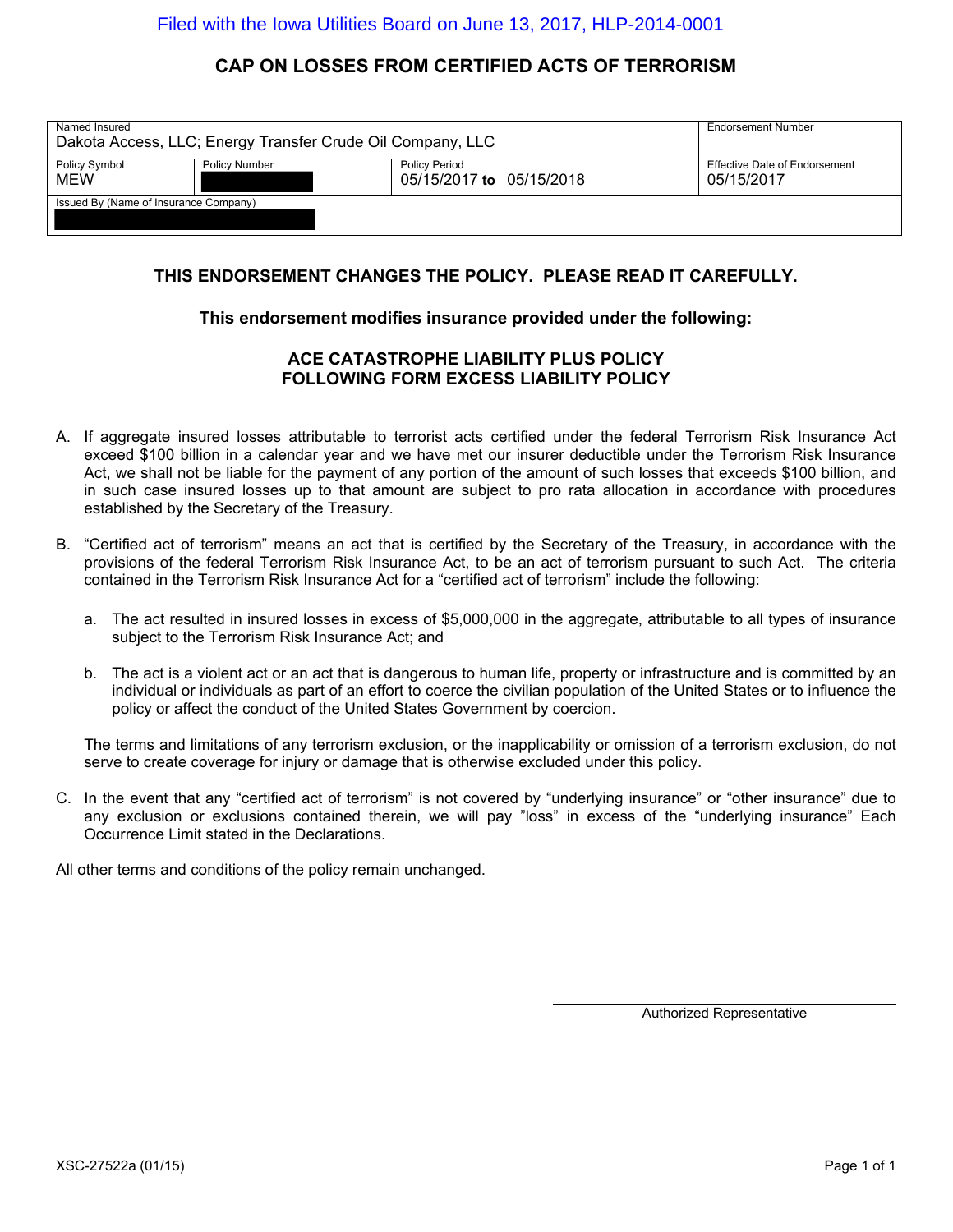## **STATE AMENDATORY ENDORSEMENT - TEXAS**

| Named Insured<br>Dakota Access, LLC; Energy Transfer Crude Oil Company, LLC |                      |                                                  | <b>Endorsement Number</b>                   |  |
|-----------------------------------------------------------------------------|----------------------|--------------------------------------------------|---------------------------------------------|--|
| <b>Policy Symbol</b><br><b>MEW</b>                                          | <b>Policy Number</b> | <b>Policy Period</b><br>05/15/2017 to 05/15/2018 | Effective Date of Endorsement<br>05/15/2017 |  |
| Issued By (Name of Insurance Company)                                       |                      |                                                  |                                             |  |

Insert the policy number. The remainder of the information is to be completed only when this endorsement is issued subsequent to the preparation of the policy.

## **THIS ENDORSEMENT CHANGES THE POLICY. PLEASE READ IT CAREFULLY. This endorsement modifies insurance provided under the following: ACE CATASTROPHE LIABILITY PLUS POLICY**

It is agreed that the following changes are made a part of this policy:

A. The second paragraph of Item C.1. DEFENSE PROVISIONS of SECTION I, INSURING AGREEMENTS is amended to read as follows:

At our option, we may assume charge of the settlement or defense of any suit brought against you to which this policy applies and to which no "underlying insurance" applies because of the exhaustion of the aggregate limits of insurance.

- B. Items C.3.a. and b. of SECTION I INSURING AGREEMENTS are deleted from this policy.
- C. Item A. of SECTION III DEFINITIONS is deleted and replaced with the following:
	- A. "Loss means the amount paid or payable in case in the settlement or satisfaction of claims or suits for which the insured is liable, either by adjudication or compromise with our written consent, after making proper deduction for all recoveries and salvages.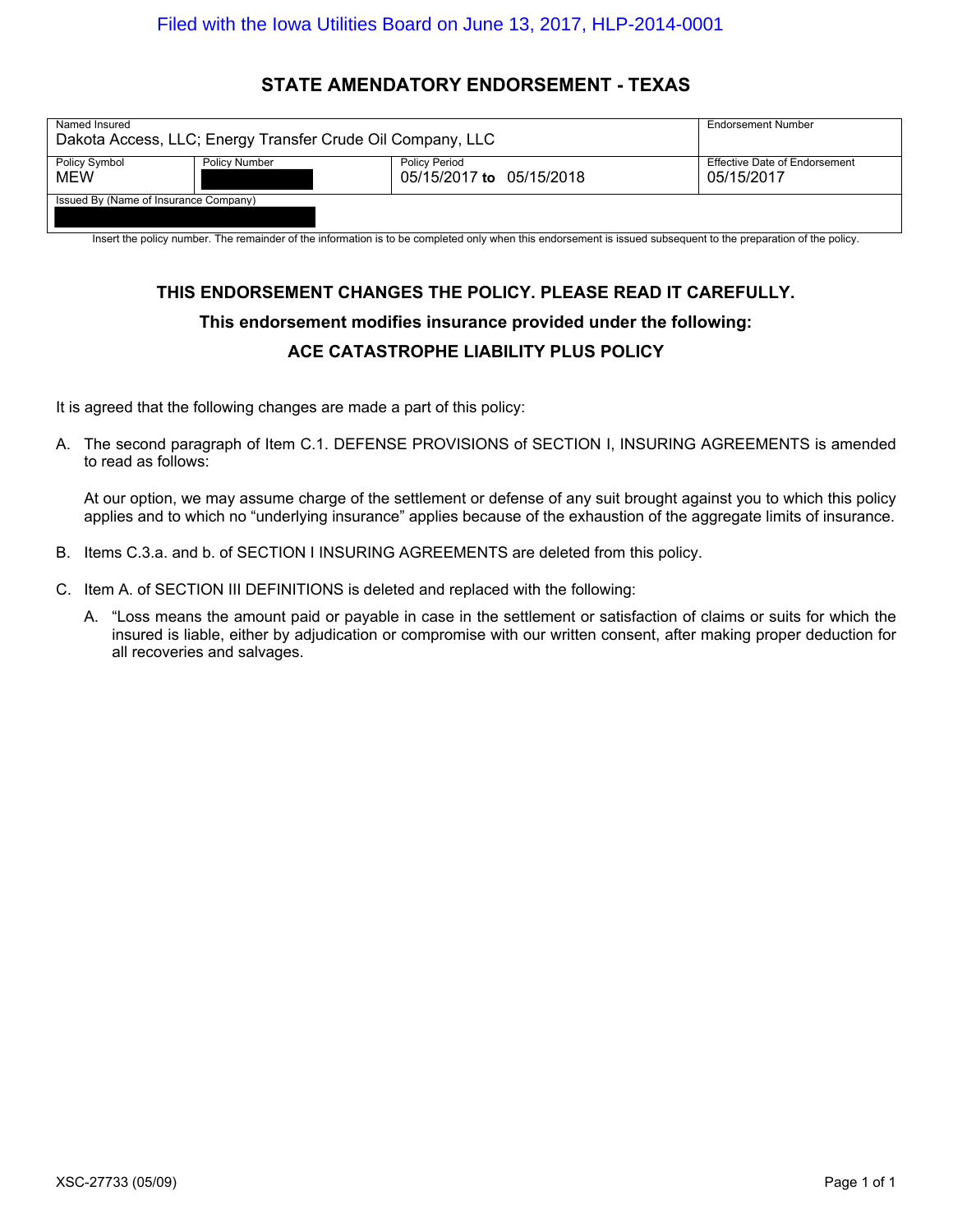## **Producer Compensation Practices & Policies**

that policyholders should have access to information about practices and policies related to the payment of compensation to brokers and independent agents. You can obtain that information by accessing our website at or by calling the following toll-free telephone number: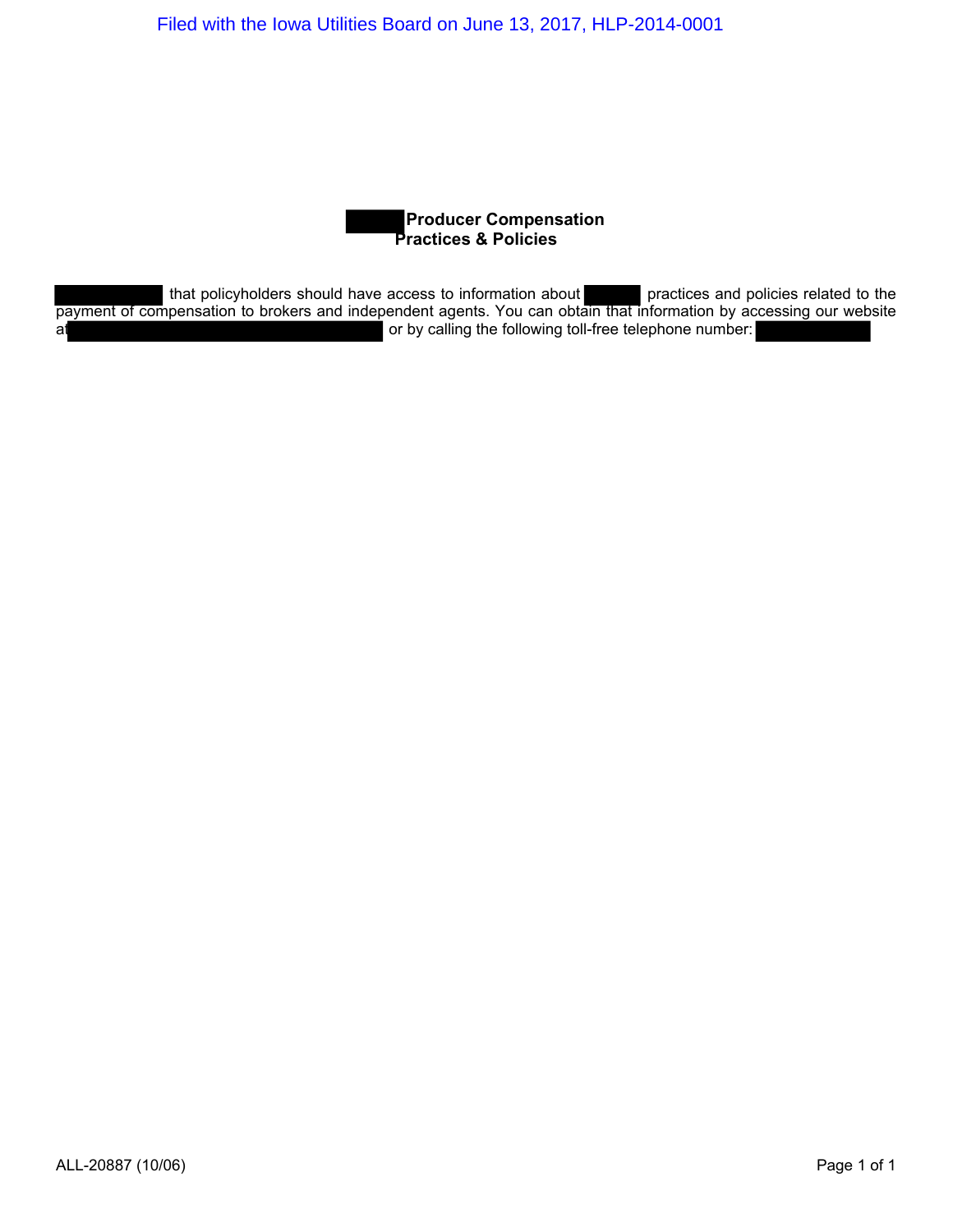## **Texas Notice – Information and Complaints**

#### **IMPORTANT NOTICE**

To obtain information or make a complaint:

You may call the Company's toll-free telephone number for information or to make a complaint at:





You may also write to the Company at:

You may contact the Texas Department of Insurance to obtain information on companies, coverages, rights or complaints at:

#### **1 (800) 252-3439**

You may write the Texas Department of Insurance:

P. O. Box 149104 Austin, TX 78714-9104 Fax: (512) 490-1007 Web: *www.tdi.texas.gov* E-mail: *ConsumerProtection@tdi.texas.gov*

#### **PREMIUM OR CLAIM DISPUTES:**

Should you have a dispute concerning your premium or about a claim, you should contact your agent or the company first. If the dispute is not resolved, you may contact the Texas Department of Insurance.

#### **ATTACH THIS NOTICE TO YOUR POLICY:**

This notice is for information only and does not become a part or condition of the attached document.

#### **AVISO IMPORTANTE**

Para obtener información o para presentar una queja:

Usted puede llamar al número de teléfono gratuito de la Compañía para obtener información o para presentar una queja al:



Usted también puede escribir a la Compañía:



Usted puede comunicarse con el Departmento de Seguros de Texas para obtener información sobre compañías, coberturas, derechos, o quejas al:

#### **1 (800) 252-3439**

Usted puede escribir al Departamento de Seguros de Texas a:

P.O. Box 149104 Austin, TX 78714-9104 Fax: (512) 490-1007 Sitio web: *www.tdi.texas.gov* E-mail: *ConsumerProtection@tdi.texas.gov*

#### **DISPUTAS POR PRIMAS DE SEGUROS O RECLAMACIONES:**

Si tiene una disputa relacionada con su prima de seguro o con una reclamación, usted debe comunicarse con el agente o la compañía primero. Si la disputa no es resuelta, puede comunicarse con el Departamento de Seguros de Texas

#### **ADJUNTE ESTE AVISO A SU PÓLIZA:**

Este aviso es solamente para propósitos informativos y no se convierte en parte o en condición del documento adjunto.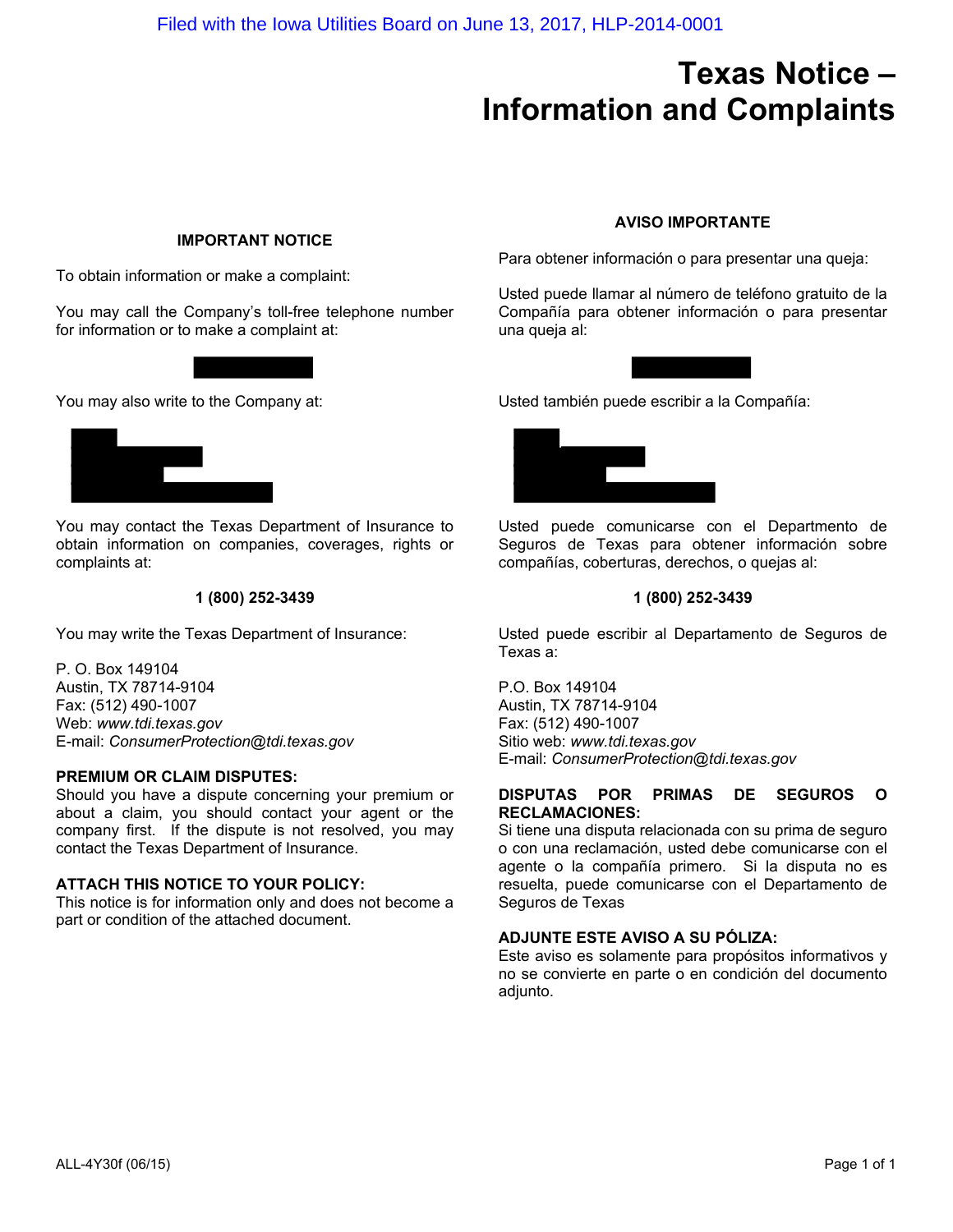## **U.S. TREASURY DEPARTMENT'S OFFICE OF FOREIGN ASSETS CONTROL ("OFAC") ADVISORY NOTICE TO POLICYHOLDERS**

No coverage is provided by this Policyholder Notice nor can it be construed to replace any provisions of your policy. You should read your policy and review your Declarations page for complete information on the coverages you are provided.

This Notice provides information concerning possible impact on your insurance coverage due to directives issued by OFAC. **Please read this Notice carefully.**

The Office of Foreign Assets Control (OFAC) administers and enforces sanctions policy, based on Presidential declarations of "national emergency". OFAC has identified and listed numerous:

- Foreign agents;
- Front organizations;
- **Terrorists;**
- · Terrorist organizations; and
- · Narcotics traffickers;

as "Specially Designated Nationals and Blocked Persons". This list can be located on the United States Treasury's web site – http//www.treas.gov/ofac.

In accordance with OFAC regulations, if it is determined that you or any other insured, or any person or entity claiming the benefits of this insurance has violated U.S. sanctions law or is a Specially Designated National and Blocked Person, as identified by OFAC, this insurance will be considered a blocked or frozen contract and all provisions of this insurance are immediately subject to OFAC. When an insurance policy is considered to be such a blocked or frozen contract, no payments nor premium refunds may be made without authorization from OFAC. Other limitations on the premiums and payments also apply.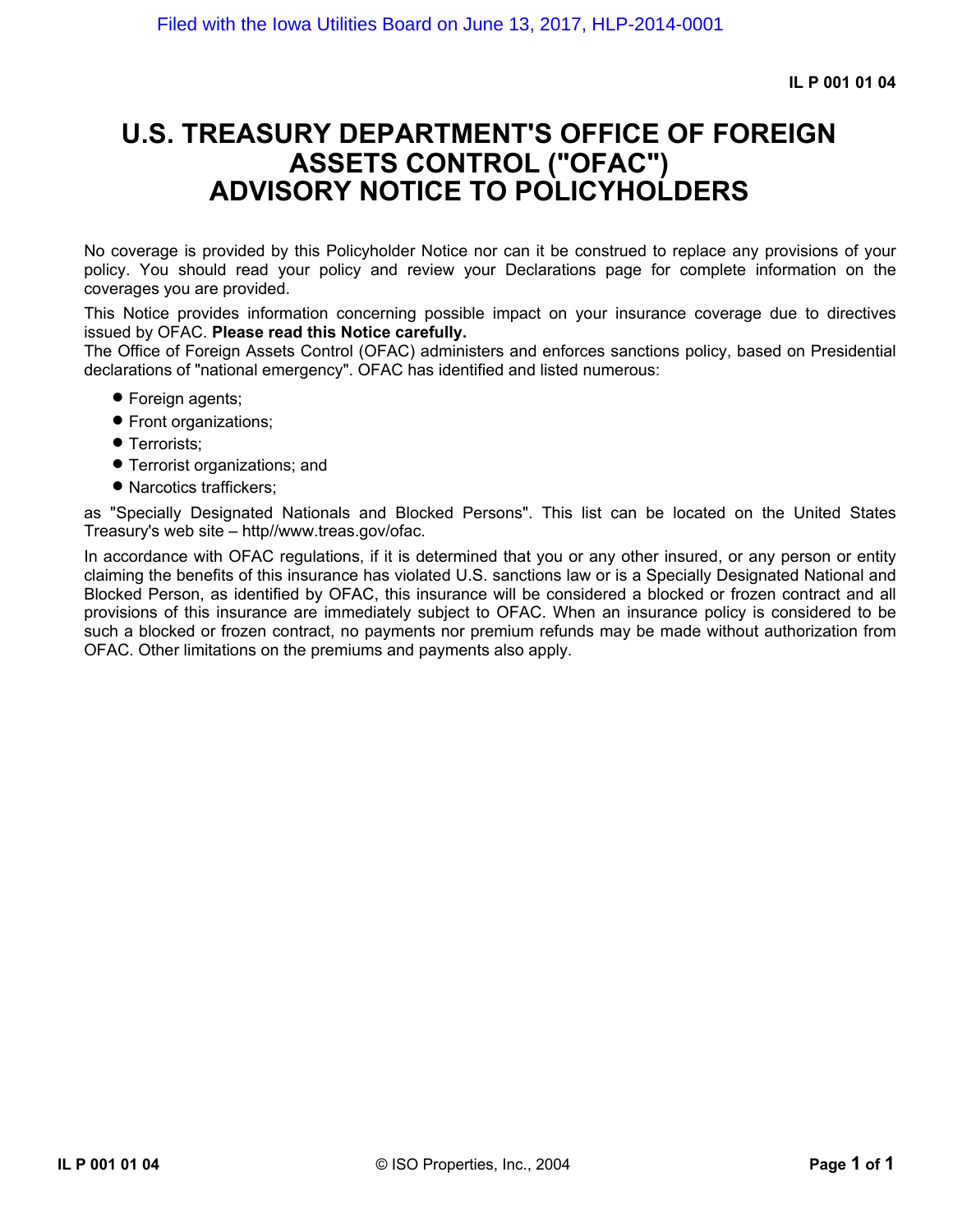# Claims Directory Umbrella/Excess Casualty/Environmental

**Claims or Loss Notices related to this policy should be reported to the following:**

| Claim Office | Email and Fax                              | Location |
|--------------|--------------------------------------------|----------|
|              | First Notices Email:<br>First Notices Fax: |          |
|              | Phone:                                     |          |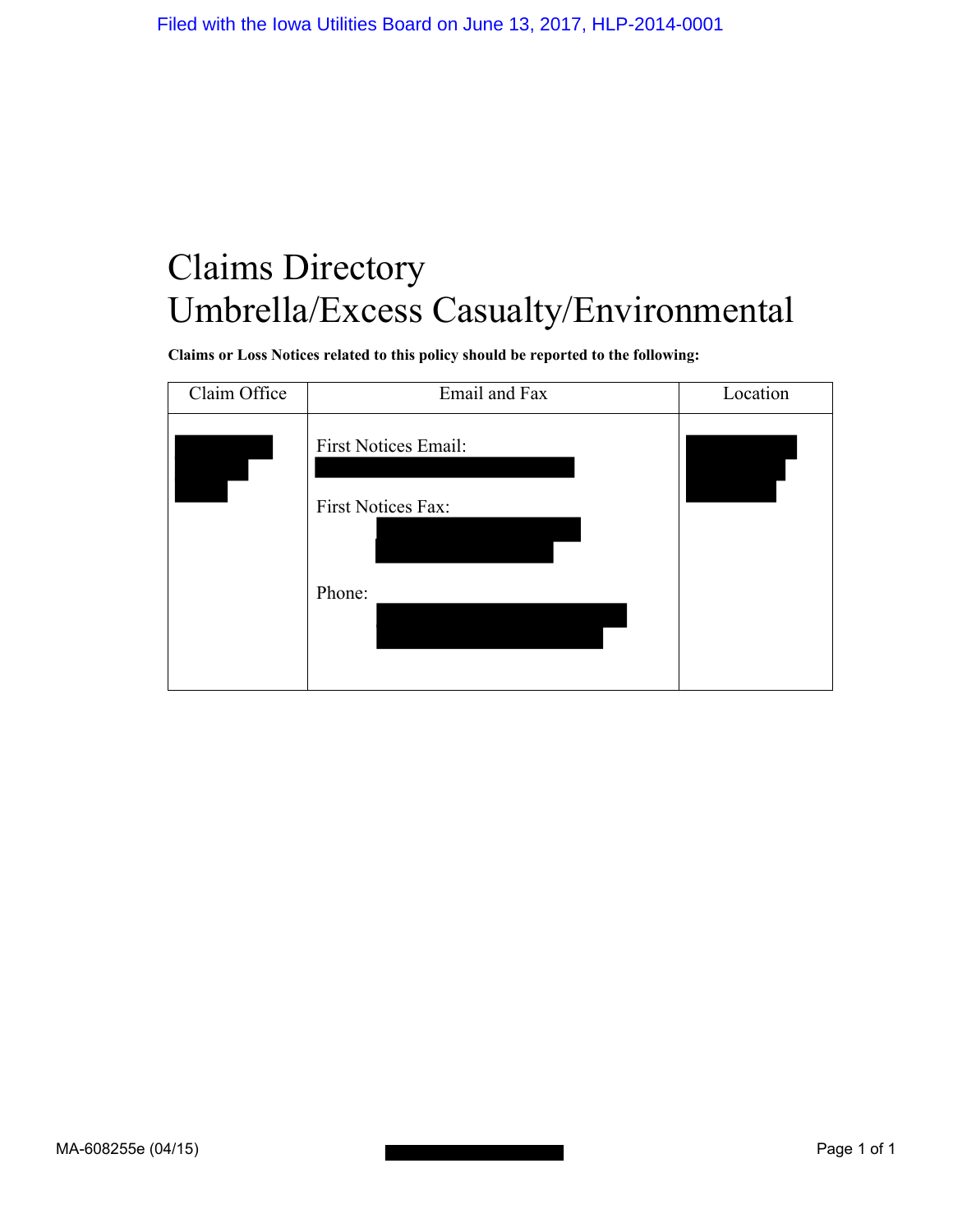## **Policyholder Notice - "Specific" Exclusions – Texas**

## **ACE CATASTROPHE LIABILITY PLUS POLICY**

The Texas Department of Insurance requires that policies containing certain exclusionary language be specifically pointed out to our policyholders. In compliance with this provision, this notice is to advise you that the items designated by an X preceding the appropriate provision below are exclusions that are contained in your policy. THESE ARE NOT ALL OF THE EXCLUSIONS CONTAINED IN YOUR POLICY, BUT ONLY THOSE SPECIFICALLY REQUIRED BY THE TEXAS DEPARTMENT OF INSURANCE TO BE BROUGHT TO YOUR ATTENTION.

This insurance does not apply:

- $|x|$  To any injury, damage, expense, cost, "loss", liability, or legal obligation arising out of or in any way related to asbestos or asbestos-containing materials.
- $\overline{X}$  To any injury, damage, expense, cost, "loss", liability or legal obligation arising out of or in any way related to the toxic properties of lead or lead containing products, materials or substances. This exclusion applies to all forms of lead, including but not limited to solid, liquid, vapor and fumes.

 $|x|$  To, and we shall have no duty of any kind with respect to, any injury, damage, expense, cost, "loss", liability or legal obligation arising out of or allegedly arising out of, or in any way related to, any exposure, other than an instantaneous or abrupt exposure that results in electrocution, electric shock or skin burning to "extremely low frequency electromagnetic fields" or "ELF-EMF".

"Extremely low frequency electromagnetic fields", or "ELF-EMF", means the 60-Hertz power frequency electric and magnetic fields or invisible lines of force that occur wherever electricity is present.

This exclusion applies, but is not limited, to any injury, damage, expense, cost, "loss", liability or legal obligation to test for, monitor, abate, weaken, control, or take over any other remedial action with respect to "ELF-EMF".

The addition of this endorsement does not imply that other policy provisions, including but not limited to any pollution exclusion, do not otherwise preclude or exclude coverage for "ELF-EMF" related injury, damage, expense, cost, "loss", liability or legal obligation.

Please refer to **SECTION II (EXCLUSIONS) – WHAT IS NOT COVERED BY THIS POLICY** and/or any endorsements to your policy for the above provision(s).